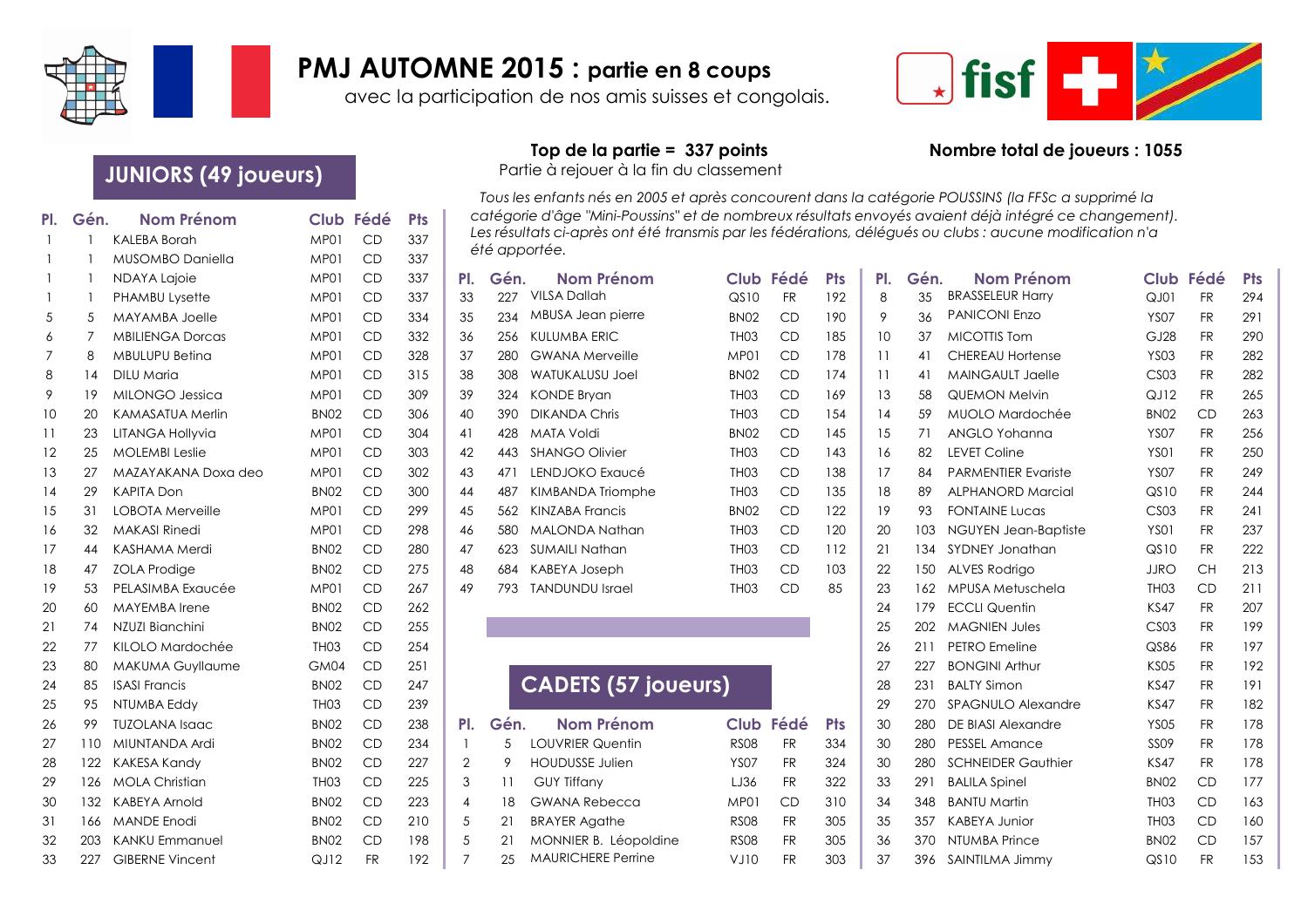| PI.            | Gén.            | <b>Nom Prénom</b>              | Club Fédé        |           | <b>Pts</b> | PI. | Gén. | <b>Nom Prénom</b>        | Club Fédé   |           | <b>Pts</b> | PI. | Gén. | <b>Nom Prénom</b>          |                  | Club Fédé | <b>Pts</b> |
|----------------|-----------------|--------------------------------|------------------|-----------|------------|-----|------|--------------------------|-------------|-----------|------------|-----|------|----------------------------|------------------|-----------|------------|
| 38             | 399             | <b>MANTUMBU Emmanuel</b>       | <b>BN02</b>      | CD        | 152        | 13  | 39   | LAVEAU Fabien            | <b>PJ22</b> | <b>FR</b> | 286        | 52  | 150  | JULIUS Shanaya             | QS10             | <b>FR</b> | 213        |
| 39             | 513             | <b>GOUDET Béatrice</b>         | QSDO             | <b>FR</b> | 130        | 14  | 45   | <b>REYNIER Hector</b>    | VJ10        | <b>FR</b> | 277        | 52  | 150  | PALLESCHI Océane           | <b>KS05</b>      | <b>FR</b> | 213        |
| 39             | 513             | LANDAIS Cécilia                | QS86             | <b>FR</b> | 130        | 15  | 48   | <b>BRUN Inés</b>         | VJ10        | <b>FR</b> | 272        | 55  | 158  | DA COSTA Salomé            | <b>JJRO</b>      | <b>CH</b> | 212        |
| 41             | 529             | <b>CHEREAU Xavier</b>          | <b>YS03</b>      | <b>FR</b> | 127        | 16  | 50   | <b>ALLISSON Louis</b>    | <b>JJRO</b> | <b>CH</b> | 270        | 55  | 158  | <b>LARAÏB</b> Essia        | <b>KS05</b>      | <b>FR</b> | 212        |
| 42             | 547             | <b>MIRIGAY Anna</b>            | <b>YS03</b>      | <b>FR</b> | 125        | 17  | 51   | <b>BERTHOUD Mateo</b>    | <b>JJRO</b> | <b>CH</b> | 269        | 55  | 158  | <b>PYTHON Maxime</b>       | <b>JJRO</b>      | <b>CH</b> | 212        |
| 43             | 562             | <b>DEFREL Kassandra</b>        | QSDO             | <b>FR</b> | 122        | 18  | 52   | LOE-MIE Fabian           | QJ12        | <b>FR</b> | 268        | 58  | 162  | <b>DUCRET Naë</b>          | <b>JJRO</b>      | <b>CH</b> | 211        |
| 44             | 571             | LORNE Aimée                    | <b>YS03</b>      | <b>FR</b> | 121        | 19  | 53   | <b>BRUNEL Fanny</b>      | <b>PJ22</b> | <b>FR</b> | 267        | 59  | 166  | <b>DALAKUPEIAN Aris</b>    | OS31             | <b>FR</b> | 210        |
| 45             | 601             | <b>SCHORDERET Robert</b>       | JJRO             | <b>CH</b> | 116        | 19  | 53   | <b>SCHIMMER Noah</b>     | <b>JJRO</b> | <b>CH</b> | 267        | 60  | 172  | <b>GEMPP Valentin</b>      | <b>YS06</b>      | <b>FR</b> | 209        |
| 46             | 609             | <b>SEXE Tyron</b>              | QS10             | <b>FR</b> | 114        | 21  | 56   | <b>KLAUSER Emma</b>      | <b>JJRO</b> | <b>CH</b> | 266        | 61  | 173  | ANDRIE Timaël              | <b>JJRO</b>      | <b>CH</b> | 208        |
| 47             | 614             | <b>BRIAND Alexis</b>           | <b>YS03</b>      | <b>FR</b> | 113        | 22  | 60   | <b>COULANGE Loanne</b>   | <b>PJ22</b> | <b>FR</b> | 262        | 61  | 173  | <b>GEOLIER Loïck</b>       | QS86             | <b>FR</b> | 208        |
| 47             | 614             | NAANA Nolda                    | QSDO             | <b>FR</b> | 113        | 23  | 62   | PISCOPIELLO Matteo       | <b>JJRO</b> | <b>CH</b> | 260        | 61  | 173  | LANCAO G. Bianca           | <b>JJRO</b>      | <b>CH</b> | 208        |
| 49             | 629             | <b>ZEATER Fatme</b>            | <b>JJRO</b>      | <b>CH</b> | 111        | 23  | 62   | <b>VIONNET Carmel</b>    | <b>JJRO</b> | <b>CH</b> | 260        | 64  | 179  | <b>MOREL Louis</b>         | MJ33             | <b>FR</b> | 207        |
| 50             | 644             | <b>BELLANCE Djamila</b>        | QSDO             | <b>FR</b> | 110        | 25  | 66   | NOGUEIRA Marco           | <b>JJRO</b> | CH        | 258        | 65  | 185  | <b>GRANDJEAN Lila</b>      | <b>JJRO</b>      | <b>CH</b> | 205        |
| 51             | 655             | RODRIGES DA C. André           | JJRO             | <b>CH</b> | 109        | 26  | 68   | <b>NUENLIST Manon</b>    | <b>JJRO</b> | <b>CH</b> | 257        | 66  | 187  | <b>GIL Adrien</b>          | YSO1             | <b>FR</b> | 203        |
| 52             | 693             | <b>FUENTES Luca</b>            | <b>JJRO</b>      | <b>CH</b> | 101        | 27  | 71   | PYTHON Noé               | SCR         | <b>CH</b> | 256        | 66  | 187  | <b>KANJANARAJAH Paraty</b> | <b>JJRO</b>      | <b>CH</b> | 203        |
| 53             | 743             | <b>JEAN-PIERRE Michaël</b>     | QSDO             | <b>FR</b> | 93         | 28  | 74   | DEVALLOIS Sandra         | <b>JJRO</b> | <b>CH</b> | 255        | 68  | 195  | <b>TABASSO Mia</b>         | JJRO             | <b>CH</b> | 201        |
| 54             | 747             | <b>KINGUMBA Couronne</b>       | <b>BN02</b>      | CD        | 92         | 29  | 78   | <b>GUEISSAZ Romain</b>   | <b>JJRO</b> | <b>CH</b> | 253        | 69  | 203  | <b>KUSMANOVIC Milan</b>    | SCR              | <b>CH</b> | 198        |
| 55             | 780             | <b>DOS SANTOS Yoenn</b>        | QS10             | <b>FR</b> | 87         | 29  | 78   | NAKHOUL Christina        | VJ10        | <b>FR</b> | 253        | 69  | 203  | <b>LECIGNE Lenny</b>       | CS <sub>03</sub> | <b>FR</b> | 198        |
| 55             | 780             | <b>MBUYI Keren</b>             | <b>BN02</b>      | <b>CD</b> | 87         | 31  | 80   | <b>APPERE Quentin</b>    | YSO1        | <b>FR</b> | 251        | 69  | 203  | MAIRY Loan                 | <b>JJRO</b>      | <b>CH</b> | 198        |
| 57             | 784             | <b>VERONIQUE Joachim</b>       | QS10             | <b>FR</b> | 86         | 32  | 82   | <b>CAZEAU Mila</b>       | <b>YS05</b> | <b>FR</b> | 250        | 72  | 211  | <b>FAIVRE Shanti</b>       | <b>JJRO</b>      | <b>CH</b> | 197        |
|                |                 |                                |                  |           |            | 33  | 85   | MAZZOLA Julien           | <b>YS05</b> | <b>FR</b> | 247        | 72  | 211  | <b>MAIRE Gabrielle</b>     | <b>JJRO</b>      | <b>CH</b> | 197        |
|                |                 |                                |                  |           |            | 34  | 92   | <b>CARPENTIER Jeanne</b> | MJ33        | <b>FR</b> | 242        | 74  | 215  | <b>DURIG Alexane</b>       | <b>JJRO</b>      | <b>CH</b> | 195        |
|                |                 |                                |                  |           |            | 35  | 95   | MAILLARD Jeanne          | <b>KS47</b> | <b>FR</b> | 239        | 75  | 218  | <b>CRETTAZ Gabriel</b>     | <b>JJRO</b>      | <b>CH</b> | 194        |
|                |                 |                                |                  |           |            | 36  | 99   | COULOUARN Maxime         | <b>HS12</b> | <b>FR</b> | 238        | 75  |      | 218 MAIRY Baptiste         | <b>JJRO</b>      | <b>CH</b> | 194        |
|                |                 |                                |                  |           |            | 36  | 99   | <b>PUCCINI Elisa</b>     | <b>JJRO</b> | <b>CH</b> | 238        | 77  | 224  | <b>BERTRAND Josselin</b>   | VJ10             | <b>FR</b> | 193        |
|                |                 | <b>BENJAMINS (228 joueurs)</b> |                  |           |            | 38  | 103  | <b>BRASEY Michaël</b>    | <b>JJRO</b> | <b>CH</b> | 237        | 77  | 224  | SOFFIETTO Robin            | <b>YS07</b>      | <b>FR</b> | 193        |
|                |                 |                                |                  |           |            | 39  | 108  | <b>TEXEIRA Kylian</b>    | <b>JJRO</b> | <b>CH</b> | 235        | 79  | 231  | <b>GUENAT Joanne</b>       | <b>JJRO</b>      | <b>CH</b> | 191        |
| PI.            | Gén.            | <b>Nom Prénom</b>              | Club Fédé        |           | <b>Pts</b> | 40  | 110  | <b>THALMARD Lou</b>      | <b>JJRO</b> | <b>CH</b> | 234        | 80  | 234  | <b>DELAHAYE Jules</b>      | <b>SS09</b>      | <b>FR</b> | 190        |
| $\mathbf{1}$   | 10 <sup>°</sup> | <b>CASHA Pierre</b>            | <b>YS05</b>      | <b>FR</b> | 323        | 41  | 112  | <b>BOIZIAU Axel</b>      | <b>DJ30</b> | <b>FR</b> | 233        | 81  | 238  | VIRGILE Leïna              | QS10             | <b>FR</b> | 189        |
| $\overline{2}$ | 11              | <b>DANG TRAN Tao</b>           | <b>HS12</b>      | <b>FR</b> | 322        | 42  | 119  | <b>NAPOLI Marie</b>      | <b>JJRO</b> | <b>CH</b> | 228        | 82  | 241  | <b>SCHAER Aurélien</b>     | <b>JJRO</b>      | <b>CH</b> | 188        |
| 3              | 13              | <b>MICOTTIS Thibault</b>       | GJ28             | <b>FR</b> | 317        | 43  | 122  | <b>BEAUDOUIN Lorenzo</b> | <b>JJRO</b> | <b>CH</b> | 227        | 83  | 245  | METOYER Killian            | <b>RS28</b>      | <b>FR</b> | 187        |
| 4              | 14              | <b>LECHAT Bastien</b>          | VJ10             | <b>FR</b> | 315        | 44  | 124  | <b>BAIGUE Hugo</b>       | <b>YS07</b> | <b>FR</b> | 226        | 83  | 245  | <b>RIFFIEUX Quentin</b>    | <b>JJRO</b>      | <b>CH</b> | 187        |
| 5              | 16              | <b>THUCH Boramy</b>            | <b>RS08</b>      | <b>FR</b> | 313        | 45  | 129  | <b>ASLI Sherine</b>      | KS05        | <b>FR</b> | 224        | 85  | 249  | <b>BENOIT Elina</b>        | <b>JJRO</b>      | CH        | 186        |
| 6              | 17              | <b>DEVIGNOT Emilie</b>         | <b>KS47</b>      | <b>FR</b> | 311        | 45  | 129  | <b>HAAS Camille</b>      | <b>YS03</b> | <b>FR</b> | 224        | 85  | 249  | <b>MENOUD Duncan</b>       | <b>JJRO</b>      | <b>CH</b> | 186        |
| 7              | 23              | <b>FONTAINE Lylou</b>          | PJ22             | <b>FR</b> | 304        | 47  | 134  | <b>NOWAKI Enzo</b>       | <b>JJRO</b> | <b>CH</b> | 222        | 87  | 256  | ARAUJO BERNARDO Alex       | <b>JJRO</b>      | <b>CH</b> | 185        |
| 8              | 28              | <b>CHABASSIER Mila</b>         | VJ10             | <b>FR</b> | 301        | 48  | 137  | <b>SCHLICHTIG Liam</b>   | <b>JJRO</b> | <b>CH</b> | 221        | 87  | 256  | <b>FURER Noélia</b>        | <b>JJRO</b>      | <b>CH</b> | 185        |
| 9              | 29              | <b>LEBOUC Pierre</b>           | YS <sub>05</sub> | <b>FR</b> | 300        | 49  | 143  | <b>MOUNICHY Nohann</b>   | QS86        | <b>FR</b> | 216        | 87  | 256  | SUDAN Raphaël              | <b>SCR</b>       | <b>CH</b> | 185        |
| 10             | 32              | <b>WALTER Maud</b>             | <b>KS47</b>      | <b>FR</b> | 298        | 49  | 143  | <b>VINCENT Mattéo</b>    | YSO1        | <b>FR</b> | 216        | 90  | 265  | <b>SCHLUB Marion</b>       | <b>JJRO</b>      | <b>CH</b> | 183        |
| 11             | 34              | <b>SCHMID Gaëlle</b>           | JJRO             | <b>CH</b> | 296        | 51  | 146  | <b>BEAUGE Kendy</b>      | QJ12        | <b>FR</b> | 215        | 90  | 265  | <b>VOLASOA Karene</b>      | <b>JJRO</b>      | <b>CH</b> | 183        |
| 12             | 38              | <b>KOVACIC Tania</b>           | <b>YS01</b>      | <b>FR</b> | 288        | 52  | 150  | <b>HOFFMANN Alice</b>    | <b>KS47</b> | <b>FR</b> | 213        | 92  |      | 270 MORMONT-MEDERIC Léya   | QS86             | <b>FR</b> | 182        |
|                |                 |                                |                  |           |            |     |      |                          |             |           |            |     |      |                            |                  |           |            |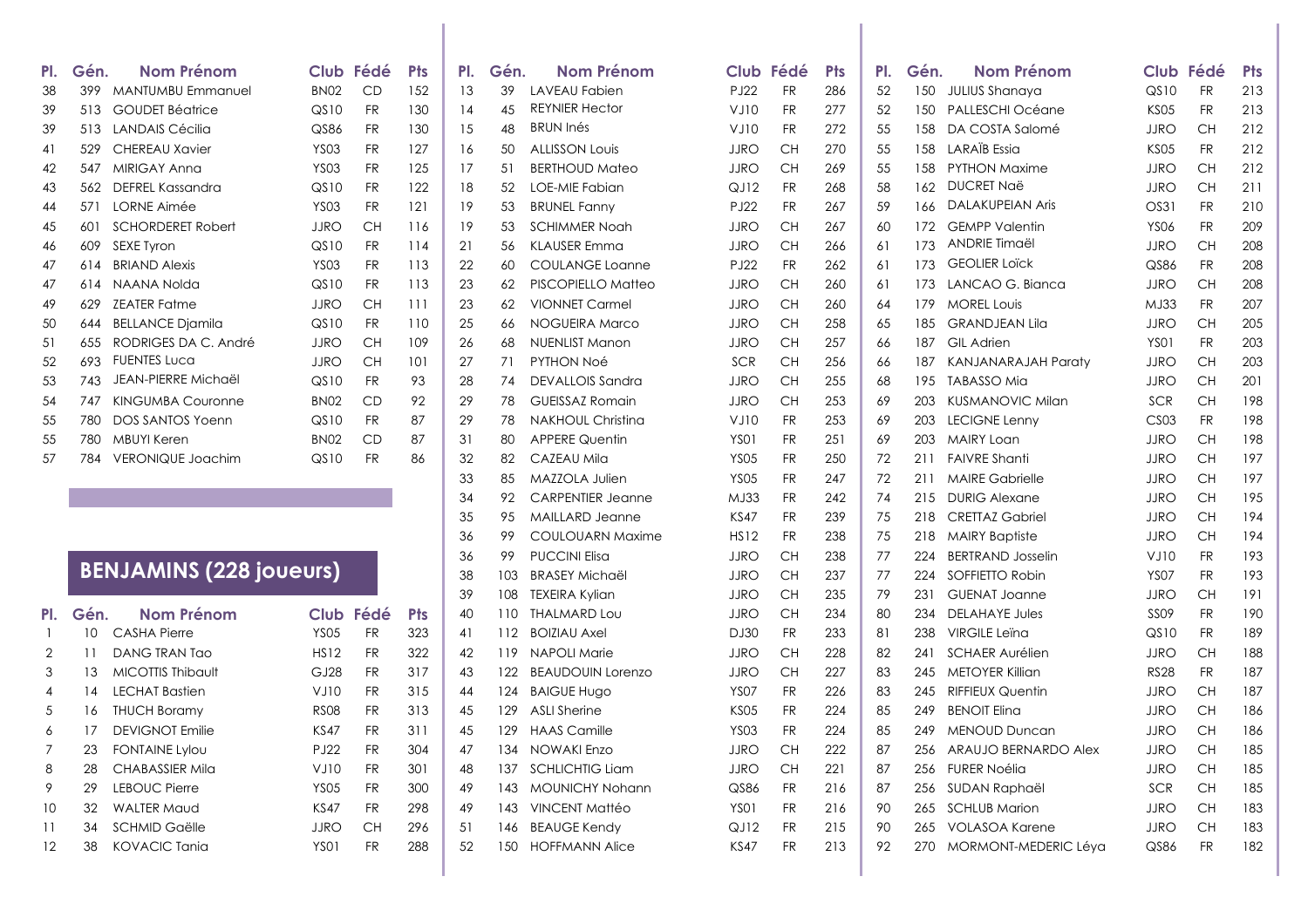| PI. | Gén. | Nom Prénom                 |                  | Club Fédé | <b>Pts</b> | PI. | Gén. | <b>Nom Prénom</b>            |             | Club Fédé | <b>Pts</b> | PI. | Gén. | Nom Prénom                  |                  | Club Fédé | <b>Pts</b> |
|-----|------|----------------------------|------------------|-----------|------------|-----|------|------------------------------|-------------|-----------|------------|-----|------|-----------------------------|------------------|-----------|------------|
| 93  | 273  | <b>BILLIONIERE Ocean</b>   | QS86             | <b>FR</b> | 181        | 134 | 453  | <b>AESCHLIMANN Linn</b>      | <b>JJRO</b> | <b>CH</b> | 142        | 175 | 623  | DEL ROSARIO Rafaël          | QS10             | <b>FR</b> | 112        |
| 94  | 274  | <b>GOMES Romeo</b>         | <b>JJRO</b>      | CH        | 180        | 134 | 453  | BAZEKA                       | <b>JJRO</b> | СH        | 142        | 176 | 629  | <b>BERTHELOT Evans</b>      | QS86             | FR        | 111        |
| 95  | 278  | <b>ETIENNE Adrian</b>      | <b>JJRO</b>      | <b>CH</b> | 179        | 134 | 453  | <b>CALAME Mayeul</b>         | <b>JJRO</b> | <b>CH</b> | 142        | 176 | 629  | <b>MACHEREL Leila</b>       | <b>JJRO</b>      | CН        | 111        |
| 96  | 280  | ALBARELLA Serena           | JJRO             | <b>CH</b> | 178        | 134 | 453  | <b>EVARD Nolan</b>           | <b>JJRO</b> | <b>CH</b> | 142        | 176 | 629  | <b>TIMUR Yonca</b>          | <b>JJRO</b>      | CН        | 111        |
| 96  | 280  | LEUBA Léo                  | <b>JJRO</b>      | CH        | 178        | 134 | 453  | <b>WALTHER Nolan</b>         | <b>JJRO</b> | <b>CH</b> | 142        | 179 |      | 644 LALLIER Thimotée        | QS86             | FR        | 110        |
| 96  | 280  | <b>MONNET Colin</b>        | <b>JJRO</b>      | <b>CH</b> | 178        | 139 | 460  | SORRENTI Marika              | <b>JJRO</b> | <b>CH</b> | 141        | 179 |      | 644 PETROLESE Florian       | <b>YS05</b>      | <b>FR</b> | 110        |
| 99  | 294  | DAVID Clément              | DS39             | FR        | 176        | 140 | 461  | <b>BORGES Mauro</b>          | <b>JJRO</b> | <b>CH</b> | 140        | 179 | 644  | VAUCHER Amélie              | JJRO             | CН        | 110        |
| 99  | 294  | MICHEL Enola               | <b>JJRO</b>      | CH        | 176        | 141 | 466  | <b>BRETTES Marie</b>         | <b>JJRO</b> | <b>CH</b> | 139        | 182 | 655  | <b>TOUABI Yanis</b>         | <b>SS08</b>      | FR        | 109        |
| 101 | 301  | <b>MATTHEY-JANTET Eva</b>  | <b>JJRO</b>      | <b>CH</b> | 175        | 141 | 466  | PICARD Bastien               | <b>YS05</b> | FR        | 139        | 183 | 660  | OTMANI Léo                  | DS39             | FR        | 108        |
| 102 | 308  | <b>DUCHOSAL Nathan</b>     | <b>JJRO</b>      | <b>CH</b> | 174        | 143 | 471  | <b>EGGENSCHWILER Mathias</b> | <b>JJRO</b> | <b>CH</b> | 138        | 184 | 678  | <b>BURKHALTER Mary-Luce</b> | <b>JJRO</b>      | <b>CH</b> | 104        |
| 103 | 315  | LE SOMMER Kévin            | SS <sub>09</sub> | <b>FR</b> | 172        | 143 | 471  | FAUGUELOcéane                | <b>JJRO</b> | CH        | 138        | 184 |      | 678 DALKIEWICZ Zyta         | <b>JJRO</b>      | CН        | 104        |
| 104 | 317  | SOUALILI Délila            | <b>JJRO</b>      | CH        | 171        | 143 | 471  | <b>JEANNERET Simon</b>       | <b>JJRO</b> | CH        | 138        | 184 | 678  | MOSER-HALTE Eline           | KS05             | <b>FR</b> | 104        |
| 105 | 321  | <b>BRETIGNIERE Malo</b>    | DS39             | <b>FR</b> | 170        | 146 | 481  | <b>MEHDE Zeaiter</b>         | <b>JJRO</b> | CH        | 137        | 184 | 678  | RACINE Amélie               | <b>JJRO</b>      | CН        | 104        |
| 105 | 321  | DAKA Fjona                 | <b>JJRO</b>      | CH        | 170        | 146 | 481  | <b>VULLIANY Luc</b>          | <b>JJRO</b> | <b>CH</b> | 137        | 188 | 684  | NRECAJ Altina               | <b>JJRO</b>      | CН        | 103        |
| 107 | 324  | <b>CHRISTEN Emmanuelle</b> | JJRO             | CH        | 169        | 148 | 487  | <b>VONLAUFEN Chloé</b>       | JJRO        | <b>CH</b> | 135        | 189 |      | 693 GOBELJIC Amir           | JJRO             | CН        | 101        |
| 107 | 324  | <b>OHANIAN Alexandra</b>   | OS31             | <b>FR</b> | 169        | 149 | 496  | <b>LONCLE Alan</b>           | <b>SS09</b> | FR        | 133        | 190 | 701  | <b>ROUX Flavien</b>         | <b>JJRO</b>      | CН        | 99         |
| 109 | 330  | DO NASCIMENTO Jenifer      | JJRO             | CH        | 167        | 150 | 502  | DIAS Hugo                    | <b>JJRO</b> | <b>CH</b> | 132        | 191 | 718  | <b>HACID Loung</b>          | <b>JJRO</b>      | CН        | 97         |
| 110 | 332  | DE CARVALHO Adrien         | LS33             | <b>FR</b> | 166        | 151 | 508  | FRAGOSO PINTO Inès           | <b>JJRO</b> | <b>CH</b> | 131        | 191 | 718  | MINGARD Emiline             | <b>JJRO</b>      | CН        | 97         |
| 111 | 348. | <b>PLANCHAMP Charline</b>  | <b>JJRO</b>      | CH        | 163        | 152 |      | 513 MACXHUNI Adrian          | <b>JJRO</b> | <b>CH</b> | 130        | 193 | 723  | <b>NUHAJ Valmir</b>         | <b>JJRO</b>      | CН        | 96         |
| 112 | 361  | <b>ZUBER Laurent</b>       | <b>JJRO</b>      | CH        | 159        | 152 | 513  | <b>PERTESHI Elvira</b>       | <b>JJRO</b> | CH        | 130        | 193 | 723  | WILLEMIN Kaila              | <b>JJRO</b>      | CН        | 96         |
| 113 | 370  | <b>DUROC Jacquie</b>       | QSDO             | FR        | 157        | 154 | 520  | <b>HOARAU Clara</b>          | LJ36        | FR        | 129        | 195 | 735  | PORTELLI Flora              | <b>NS04</b>      | <b>FR</b> | 94         |
| 113 | 370. | <b>TAILLANDIER ZOÉ</b>     | QS10             | FR        | 157        | 155 | 529  | AUBERT Maxime                | <b>JJRO</b> | CН        | 127        | 196 |      | 743 GILLIERON Dahlia        | JJRO             | CН        | 93         |
| 115 | 384  | DA COSTA Beatriz           | <b>JJRO</b>      | CH        | 155        | 155 | 529  | <b>BERBENNI Ning</b>         | <b>JJRO</b> | <b>CH</b> | 127        | 197 |      | 756 TULLER Ethan            | <b>JJRO</b>      | CН        | 91         |
| 115 | 384  | GUEYE Pinta                | GS08             | FR        | 155        | 155 | 529  | <b>DERGUTI Eriona</b>        | <b>JJRO</b> | <b>CH</b> | 127        | 198 |      | 766 PERRIN Luc              | JJRO             | <b>CH</b> | 89         |
| 117 | 390  | <b>RYSER Elodie</b>        | JJRO             | CH        | 154        | 155 | 529  | <b>HEITZ Tom</b>             | <b>KS05</b> | FR        | 127        | 199 | 796  | <b>BONATO Alyssa</b>        | KSO5             | <b>FR</b> | 83         |
| 118 | 396  | <b>GEORGES Rolanda</b>     | QS86             | FR        | 153        | 159 | 539  | <b>FREDERIC Marie</b>        | QS86        | FR        | 126        | 200 | 798  | <b>CONVERTY Hywine</b>      | QS86             | FR        | 82         |
| 118 | 396  | <b>KAUFFMANN Tracy</b>     | <b>RS29</b>      | FR        | 153        | 159 | 539  | MALHERBE Maxyron             | <b>JJRO</b> | <b>CH</b> | 126        | 200 | 798  | SOARES Rodrigo              | <b>JJRO</b>      | <b>CH</b> | 82         |
| 120 | 403  | <b>AUDEMARS LOIS</b>       | <b>SCR</b>       | CH        | 151        | 161 | 562  | MAHES Houston                | QS10        | FR        | 122        | 202 | 819  | TERRILLON-S. Rémy           | DS39             | <b>FR</b> | 78         |
| 120 | 403  | <b>MAURER Justine</b>      | <b>JJRO</b>      | <b>CH</b> | 151        | 162 | 580  | LUTHI Kerrian                | <b>JJRO</b> | <b>CH</b> | 120        | 203 | 825  | <b>CURRIT Normand</b>       | <b>JJRO</b>      | CН        | 76         |
| 122 | 408  | <b>BEUTLER Aimeric</b>     | <b>JJRO</b>      | <b>CH</b> | 150        | 163 | 584  | <b>CLARKE Vibert</b>         | QS10        | <b>FR</b> | 119        | 204 | 829  | <b>REBOUX Anaïs</b>         | <b>JJRO</b>      | <b>CH</b> | 75         |
| 122 | 408  | <b>BITIQI Leonit</b>       | JJRO             | CH        | 150        | 164 | 589  | ANASTASE Jolaïs              | QS86        | FR        | 118        | 205 | 842  | <b>GAIER Evan</b>           | JJRO             | CН        | 72         |
| 124 | 413  | <b>BOHREN Erynn</b>        | JJRO             | <b>CH</b> | 149        | 164 | 589  | CROSOSTOMO Ryan              | <b>JJRO</b> | <b>CH</b> | 118        | 206 | 855  | <b>MATHEZ Ethan</b>         | <b>JJRO</b>      | CН        | 70         |
| 124 | 413  | DOKAN Imèn                 | DS39             | FR        | 149        | 164 | 589  | PEREIRA Inês                 | JJRO        | <b>CH</b> | 118        | 207 |      | 865 LOISELET Valentin       | CS <sub>03</sub> | <b>FR</b> | 68         |
| 126 |      | 416 POLETTI Elena          | <b>JJRO</b>      | <b>CH</b> | 147        | 164 |      | 589 SEJDUI Mergim            | <b>JJRO</b> | CH        | 118        | 208 |      | 870 MANIOC Thomas           | QJ01             | <b>FR</b> | 67         |
| 127 |      | 423 CONNE Valentin         | JJRO             | CH.       | 146        | 168 |      | 599 VULLIANY Cécile          | <b>JJRO</b> | CH.       | 117        | 209 |      | 873 GROSSEN Jordane         | JJRO             | CH.       | 66         |
| 127 | 423  | <b>FLAMME Victor</b>       | <b>YS07</b>      | FR        | 146        | 169 | 601  | <b>ARINGOLI Pauline</b>      | <b>KS05</b> | <b>FR</b> | 116        | 210 |      | 890 HOMERE Kervens          | QS10             | FR        | 60         |
| 127 | 423  | <b>POMMIER Marc</b>        | QS86             | <b>FR</b> | 146        | 169 | 601  | LOPEZ Jonalphy               | <b>JJRO</b> | <b>CH</b> | 116        | 211 |      | 894 AUBIN Perrine           | MS28             | FR        | 59         |
| 130 | 428  | JEANMONOD Lou-Anne         | <b>JJRO</b>      | CH        | 145        | 171 | 605  | <b>HERTEL Thibaud</b>        | <b>JJRO</b> | <b>CH</b> | 115        | 211 |      | 894 GUYOVARC'H Gwendall     | DS39             | FR        | 59         |
| 130 | 428  | PEREIRA MARQUES Tiago      | JJRO             | <b>CH</b> | 145        | 172 | 609  | <b>BENCHETOUYA Manel</b>     | DS39        | <b>FR</b> | 114        | 213 | 901  | <b>IBALET Lorélaï</b>       | QS86             | FR        | 57         |
| 132 | 435  | SCHLAEPPI Orlan            | <b>JJRO</b>      | <b>CH</b> | 144        | 173 | 614  | <b>FORNONI Romain</b>        | JJRO        | CH        | 113        | 214 |      | 906 VERDAN Evan             | <b>JJRO</b>      | CН        | 56         |
| 133 | 443  | <b>ALEXANDER Tracy</b>     | QJ03             | FR        | 143        | 173 |      | 614 OPPLIGER Cédric          | <b>JJRO</b> | <b>CH</b> | 113        | 215 |      | 917 ZIMBAKON Vasil          | <b>JJRO</b>      | <b>CH</b> | 54         |
|     |      |                            |                  |           |            |     |      |                              |             |           |            |     |      |                             |                  |           |            |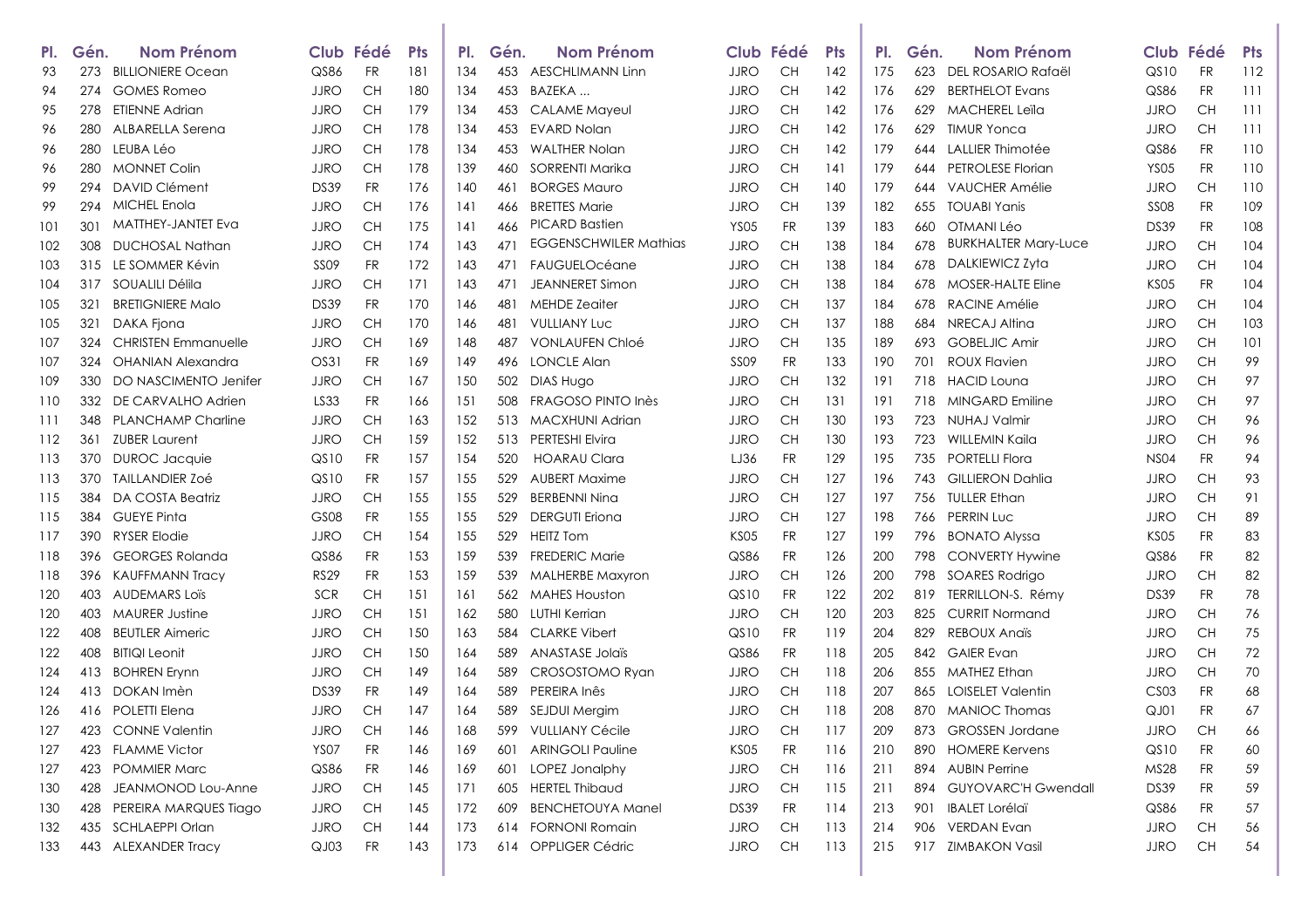| PI. | Gén. | <b>Nom Prénom</b>             |             | Club Fédé | <b>Pts</b> | PI. | Gén. | <b>Nom Prénom</b>            |             | Club Fédé | <b>Pts</b> | PI. | Gén. | <b>Nom Prénom</b>             |             | Club Fédé | <b>Pts</b> |
|-----|------|-------------------------------|-------------|-----------|------------|-----|------|------------------------------|-------------|-----------|------------|-----|------|-------------------------------|-------------|-----------|------------|
| 216 | 927  | <b>COURTA Enzo</b>            | QS86        | <b>FR</b> | 51         | 20  | 99   | <b>BALDINGER Noé</b>         | AJ01        | <b>FR</b> | 238        | 59  |      | 173 FERREIRA Elio             | <b>RS28</b> | <b>FR</b> | 208        |
| 216 | 927  | <b>FAUGUEL Noha</b>           | <b>JJRO</b> | <b>CH</b> | 51         | 21  | 103  | <b>BUOB Ambre</b>            | AJ01        | <b>FR</b> | 237        | 59  | 173  | JACOB Léa                     | <b>SS11</b> | <b>FR</b> | 208        |
| 218 |      | 952 CESAR Nara                | QS86        | <b>FR</b> | 47         | 21  | 103  | <b>HAMEL Justine</b>         | <b>JJRO</b> | <b>CH</b> | 237        | 59  |      | 173 SANGE Maëlle              | GS14        | <b>FR</b> | 208        |
| 219 | 962  | JOSEPH-MERELIX Maël           | QS17        | <b>FR</b> | 44         | 21  | 103  | <b>LAOT Mathurin</b>         | <b>SS11</b> | <b>FR</b> | 237        | 62  | 179  | <b>BRENCKMANN Julie</b>       | AS15        | <b>FR</b> | 207        |
| 220 | 970  | <b>JANUEL Démone</b>          | <b>RS29</b> | <b>FR</b> | 43         | 24  | 108  | <b>MORELLE Mathieu</b>       | GS20        | <b>FR</b> | 235        | 62  | 179  | <b>DUPONT</b> Emile           | HI01        | <b>FR</b> | 207        |
| 221 | 981  | <b>JOURDAIN Christelle</b>    | QS10        | <b>FR</b> | 39         | 25  | 113  | NZUZI Jonathan               | <b>JJRO</b> | <b>CH</b> | 232        | 62  | 179  | <b>DURIG Elise</b>            | <b>JJRO</b> | <b>CH</b> | 207        |
| 222 | 997  | <b>BRIZARD Kirill</b>         | <b>SS08</b> | <b>FR</b> | 36         | 26  | 114  | <b>AUFFRET Tom</b>           | VJ10        | <b>FR</b> | 230        | 65  |      | 184 JACCARD Amélie            | <b>JJRO</b> | <b>CH</b> | 206        |
| 223 | 1004 | JUBITHANA Chenica             | QS17        | <b>FR</b> | 33         | 26  |      | 114 TAVARES Josselino        | <b>NS04</b> | <b>FR</b> | 230        | 66  | 185  | MAITRE Léo                    | <b>RS05</b> | <b>FR</b> | 205        |
| 223 |      | 1004 SCHMIDT Alicia           | QSDO        | <b>FR</b> | 33         | 28  | 116  | <b>CARCAGNOLO Thomas</b>     | GS14        | <b>FR</b> | 229        | 67  | 187  | <b>BARAZER Madeleine</b>      | <b>SS11</b> | <b>FR</b> | 203        |
| 225 | 1011 | <b>GOMAN Marchal</b>          | QS10        | <b>FR</b> | 31         | 28  | 116  | LAFONT Evann                 | LS33        | <b>FR</b> | 229        | 67  | 187  | DOS SANTOS Inès               | <b>JJRO</b> | <b>CH</b> | 203        |
| 226 |      | 1043 BOUCAUD Damien           | QS86        | <b>FR</b> | 18         | 28  | 116  | <b>MOREL César</b>           | MJ33        | <b>FR</b> | 229        | 69  | 191  | <b>BOURZAY Katy</b>           | LS33        | <b>FR</b> | 202        |
| 227 |      | 1044 DORLYS Nancy             | QSDO        | <b>FR</b> | 17         | 31  | 119  | <b>BERNARD Gabin</b>         | AS15        | <b>FR</b> | 228        | 69  | 191  | <b>COHEN Sasha</b>            | AS25        | <b>FR</b> | 202        |
| 228 | 1049 | LE FORMAL Lylian              | <b>SS08</b> | <b>FR</b> | 15         | 31  | 119  | <b>GROS Aurélien</b>         | HI01        | <b>FR</b> | 228        | 69  | 191  | <b>KABOUL Ronan</b>           | GS20        | <b>FR</b> | 202        |
|     |      |                               |             |           |            | 33  | 124  | <b>BERMUDEZ Laura</b>        | <b>JJRO</b> | <b>CH</b> | 226        | 69  | 191  | <b>PAIRE Robin</b>            | LS33        | <b>FR</b> | 202        |
|     |      |                               |             |           |            | 34  | 126  | <b>ARISI Camille</b>         | <b>RJ17</b> | <b>FR</b> | 225        | 73  | 195  | <b>CARRIERE Corentin</b>      | <b>YS24</b> | <b>FR</b> | 201        |
|     |      |                               |             |           |            | 34  | 126  | LE DARZ Maywenn              | LS33        | <b>FR</b> | 225        | 73  | 195  | <b>LESCAUT Elsa</b>           | <b>YS10</b> | <b>FR</b> | 201        |
|     |      |                               |             |           |            | 36  | 129  | MARIE Salomé                 | HI01        | <b>FR</b> | 224        | 73  | 195  | <b>OHANIAN André</b>          | OS31        | <b>FR</b> | 201        |
|     |      | <b>POUSSINS (721 joueurs)</b> |             |           |            | 37  | 132  | <b>GRAND-VALERIANO Carla</b> | AS25        | <b>FR</b> | 223        | 76  | 199  | <b>DEBUYSER Anthony</b>       | <b>FJ03</b> | <b>FR</b> | 200        |
|     |      |                               |             |           |            | 38  | 134  | <b>BURCHLEN Gwengëlle</b>    | AS15        | <b>FR</b> | 222        | 76  | 199  | <b>MERLE Romain</b>           | LS33        | <b>FR</b> | 200        |
| PI. | Gén. | <b>Nom Prénom</b>             |             | Club Fédé | <b>Pts</b> | 39  | 137  | GUIDACIémence                | OS31        | <b>FR</b> | 221        | 76  | 199  | <b>RIETH MAITREAU Ernesto</b> | AS25        | <b>FR</b> | 200        |
|     | 40   | <b>FILALI Keilya</b>          | AS15        | <b>FR</b> | 285        | 39  | 137  | <b>PUCCINI Letizia</b>       | <b>JJRO</b> | <b>CH</b> | 221        | 79  | 203  | <b>CARRIERE</b> Emilien       | GS20        | <b>FR</b> | 198        |
| 2   | 43   | <b>GUYE</b> Lea               | <b>JJRO</b> | <b>CH</b> | 281        | 41  | 140  | ROCHON Enora                 | <b>SS08</b> | <b>FR</b> | 218        | 79  | 203  | <b>DE COMINES Charlotte</b>   | QJ03        | <b>FR</b> | 198        |
| 3   | 46   | <b>DEBACQ Antonin</b>         | <b>SS09</b> | <b>FR</b> | 276        | 42  | 141  | <b>BAPTE Astrid</b>          | QSO8        | <b>FR</b> | 217        | 79  | 203  | <b>ENGLAND GAUTHIER Pablo</b> | <b>NS04</b> | <b>FR</b> | 198        |
| 4   | 49   | <b>MARKEY Timéo</b>           | GS14        | <b>FR</b> | 271        | 42  | 4    | <b>FERNANDES Bastien</b>     | GS14        | <b>FR</b> | 217        | 79  | 203  | <b>GHANNOUDI Rayan</b>        | <b>GS08</b> | <b>FR</b> | 198        |
| 5   | 56   | <b>HOTZ Caroline</b>          | <b>JJRO</b> | <b>CH</b> | 266        | 44  | 143  | <b>BAUMANN lleng</b>         | JJRO        | <b>CH</b> | 216        | 83  | 211  | <b>GAREL Louanne</b>          | LS33        | <b>FR</b> | 197        |
| 6   | 62   | <b>STAEHLI Lucas</b>          | <b>JJRO</b> | <b>CH</b> | 260        | 45  | 146  | <b>DUILLON Emma</b>          | LS33        | <b>FR</b> | 215        | -84 |      | 215 DINKA Axel                | OS31        | <b>FR</b> | 195        |
| 7   | 65   | <b>BERGER Clementine</b>      | <b>JJRO</b> | <b>CH</b> | 259        | 46  | 148  | PERRENOUD Sydney             | <b>JJRO</b> | <b>CH</b> | 214        | 84  |      | 215 LEGRAND Loah              | <b>YS24</b> | <b>FR</b> | 195        |
| 8   | 66   | <b>EINAUDI Nadia</b>          | <b>JJRO</b> | <b>CH</b> | 258        | 46  | 148  | <b>STRASSEL Julie</b>        | AS25        | <b>FR</b> | 214        | 86  |      | 218 BASHI Chloé               | LS33        | <b>FR</b> | 194        |
| 9   | 68   | <b>MARGIONI Loan</b>          | <b>JJRO</b> | <b>CH</b> | 257        | 48  | 150  | <b>ASENCIO Léandre</b>       | LS33        | <b>FR</b> | 213        | 86  |      | 218 ESPOSITO Théa             | <b>YS24</b> | <b>FR</b> | 194        |
| 9   | 68   | <b>SEGUIN Juliette</b>        | <b>NS04</b> | <b>FR</b> | 257        | 48  | 150  | <b>BODEREAU Gaëtan</b>       | LS33        | <b>FR</b> | 213        | 86  |      | 218 PITEL Nola                | <b>YS08</b> | <b>FR</b> | 194        |
| 11  | 71   | <b>GEHIN Micha</b>            | AS25        | <b>FR</b> | 256        | 48  | 150  | <b>KLEIN Clara</b>           | AS25        | <b>FR</b> | 213        | 86  | 218  | <b>REDELSPERGER Méline</b>    | AS15        | <b>FR</b> | 194        |
| 12  | 74   | <b>FOGEL Charly</b>           | <b>RS05</b> | <b>FR</b> | 255        | 48  | 150  | <b>ODIER Mathilde</b>        | <b>FI02</b> | <b>FR</b> | 213        | 90  | 224  | <b>NKANA Oriance</b>          | <b>FS30</b> | <b>FR</b> | 193        |
| 13  | 87   | <b>GOMES</b> Leslie           | <b>JJRO</b> | <b>CH</b> | 246        | 52  | 158  | <b>VILLETTE Ena</b>          | <b>YS11</b> | <b>FR</b> | 212        | 91  | 227  | <b>JARRY FLYNN Anna</b>       | HI01        | <b>FR</b> | 192        |
| 13  | 87   | <b>TRYNISZEWSKI Célia</b>     | AS25        | <b>FR</b> | 246        | 53  | 162  | <b>FELIX Mathilde</b>        | <b>FS30</b> | <b>FR</b> | 211        | 92  | 231  | <b>JOSEPH Clara</b>           | QSO8        | <b>FR</b> | 191        |
| 15  | 89   | COURAU Philomène              | <b>YS04</b> | <b>FR</b> | 244        | 53  | 162  | <b>WAYMEL Pierre</b>         | GS20        | <b>FR</b> | 211        | 93  | 234  | KARAOGLANOGLU Léa             | OS31        | <b>FR</b> | 190        |
| 16  | 91   | GUY Ilona                     | LJ36        | <b>FR</b> | 243        | 55  |      | 166 HOTZ Maxence             | JJRO        | <b>CH</b> | 210        | 93  |      | 234 LOUVRIER Albin            | RJ06        | <b>FR</b> | 190        |
|     |      |                               |             |           |            |     |      |                              |             |           |            |     |      |                               |             |           |            |

П

Т

17 93 JAGGI-Quentin JJRO CH 241 55 166 HUILLET-Lalie AS15 FR 210 95 238 OUALI IDRISSI Anwar GS03 FR 189 <sup>95</sup> LACHKAR Noah YS12 FR <sup>239</sup> <sup>55</sup> <sup>166</sup> KARAOGLANOGLU Armagan OS31 FR <sup>210</sup> <sup>95</sup> <sup>238</sup> PARLEE Joey JJRO CH <sup>189</sup> <sup>95</sup> MEYER Daniel AS25 FR <sup>239</sup> <sup>55</sup> <sup>166</sup> ROYER Eva YS24 FR <sup>210</sup> <sup>97</sup> <sup>241</sup> HONDERMARCK Anaïs GS20 FR <sup>188</sup>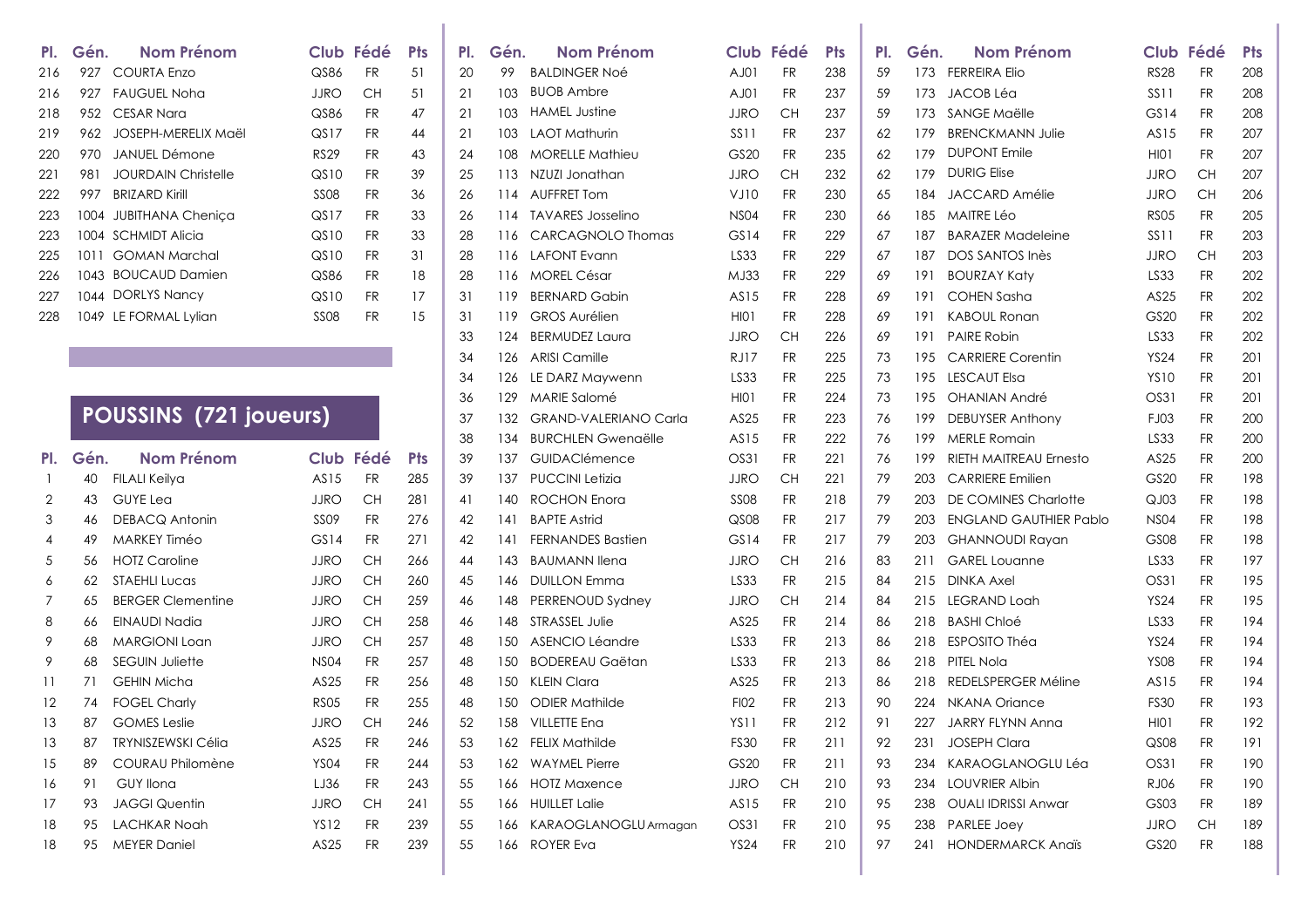| PI. | Gén. | <b>Nom Prénom</b>           |             | Club Fédé | <b>Pts</b> | PI. | Gén. | <b>Nom Prénom</b>            |             | Club Fédé | <b>Pts</b> | PI. | Gén. | <b>Nom Prénom</b>         |                  | Club Fédé | <b>Pts</b> |
|-----|------|-----------------------------|-------------|-----------|------------|-----|------|------------------------------|-------------|-----------|------------|-----|------|---------------------------|------------------|-----------|------------|
| 97  | 241  | PYTHON Thibaut              | <b>JJRO</b> | CH        | 188        | 137 | 308  | <b>BERTRAND Thimothée</b>    | <b>JJRO</b> | <b>CH</b> | 174        | 176 | 361  | <b>CARMOUSE Adrien</b>    | <b>YS10</b>      | <b>FR</b> | 159        |
| 97  | 241  | SIMON Emma                  | <b>JJRO</b> | <b>CH</b> | 188        | 137 | 308  | <b>CARMOUSE Aurel</b>        | <b>YS24</b> | <b>FR</b> | 174        | 176 | 361  | <b>CORREIA Matthieu</b>   | GS14             | <b>FR</b> | 159        |
| 100 | 245  | <b>FAVRE Emiline</b>        | <b>JJRO</b> | <b>CH</b> | 187        | 139 |      | 312 DEMAY Jean               | GS20        | FR        | 173        | 176 | 361  | METZ Léo                  | <b>RS05</b>      | <b>FR</b> | 159        |
| 100 | 245  | <b>WIDEMANN Jean</b>        | AS25        | <b>FR</b> | 187        | 139 |      | 312 MEHMETAJ Elodie          | <b>JJRO</b> | CН        | 173        | 176 | 361  | SOUKSI Léa                | <b>YS10</b>      | <b>FR</b> | 159        |
| 102 | 249  | PERRIN-C. Typhaine          | LJ36        | <b>FR</b> | 186        | 139 |      | 312 WEINZAEPFLEN Alix        | AS25        | FR        | 173        | 180 | 366  | <b>BURGER Matéo</b>       | <b>YS21</b>      | <b>FR</b> | 158        |
| 102 | 249  | <b>CURIE Maxence</b>        | AS15        | FR        | 186        | 142 | 315  | <b>WITTENBERG Elouan</b>     | HIO1        | FR        | 172        | 180 | 366  | <b>GUERFI Noha</b>        | GS14             | <b>FR</b> | 158        |
| 102 | 249  | <b>DELCROIX Benjamin</b>    | <b>YS24</b> | FR        | 186        | 143 | 317  | <b>BASTOS Enzo</b>           | JJRO        | CH        | 171        | 180 | 366  | REMY Noé                  | <b>RS05</b>      | <b>FR</b> | 158        |
| 102 | 249  | <b>RENAULD Juliette</b>     | <b>RJ17</b> | <b>FR</b> | 186        | 143 | 317  | <b>BONNIN Marie</b>          | <b>SS11</b> | <b>FR</b> | 171        | 180 | 366  | <b>TAWITIAN Varténie</b>  | OS31             | <b>FR</b> | 158        |
| 102 | 249  | SIBILLE Romain              | FJ03        | FR        | 186        | 143 |      | 317 HELARY Romain            | <b>YS10</b> | FR        | 171        | 184 | 370  | <b>CARNET Lilian</b>      | <b>OS57</b>      | <b>FR</b> | 157        |
| 107 | 256  | ROMAND Margot               | AS25        | <b>FR</b> | 185        | 146 | 321  | LOPES Joao                   | <b>YS24</b> | FR        | 170        | 184 | 370  | <b>CARTON Thomas</b>      | GS14             | <b>FR</b> | 157        |
| 108 | 261  | <b>BOUQUET Sarah</b>        | <b>NS04</b> | FR        | 184        | 147 | 324  | <b>RITONDALE Hugo</b>        | <b>YS24</b> | FR        | 169        | 184 | 370  | <b>COTTIN Flavy</b>       | GS14             | <b>FR</b> | 157        |
| 108 | 261  | <b>DUQUENNE Matisse</b>     | GS14        | FR        | 184        | 148 | 328  | <b>FAVIER Guillaume</b>      | <b>NS04</b> | FR        | 168        | 184 | 370  | <b>DAUBIER Alban</b>      | <b>OS57</b>      | <b>FR</b> | 157        |
| 108 | 261  | <b>ESOPE Angelle</b>        | QJ12        | <b>FR</b> | 184        | 148 | 328  | <b>GRAVIER Aimy</b>          | FJ03        | <b>FR</b> | 168        | 184 | 370  | DI CARO Mattéo            | <b>OS57</b>      | <b>FR</b> | 157        |
| 108 | 261  | LE GUENNEC Sullivan         | <b>SS08</b> | FR        | 184        | 150 | 330  | ROUSSEAU Mathieu             | GS14        | FR        | 167        | 184 | 370  | <b>EDELSTEIN William</b>  | <b>YS21</b>      | <b>FR</b> | 157        |
| 112 | 265  | MARIE Noémie                | HI01        | <b>FR</b> | 183        | 151 |      | 332 DANZER Romain            | <b>JJRO</b> | CH        | 166        | 184 | 370  | <b>FELDER Marius</b>      | <b>RS29</b>      | <b>FR</b> | 157        |
| 112 | 265  | TOME Mathéo                 | <b>YS10</b> | <b>FR</b> | 183        | 151 |      | 332 LALLIER Ilana            | <b>MS28</b> | <b>FR</b> | 166        | 184 | 370  | NASSER Ethan              | <b>OS57</b>      | <b>FR</b> | 157        |
| 112 | 265  | ZRIRAK Rania                | <b>NS04</b> | <b>FR</b> | 183        | 151 |      | 332 MARCEL Linda             | <b>YS08</b> | <b>FR</b> | 166        | 184 | 370  | <b>RUITER Jonathan</b>    | GS14             | <b>FR</b> | 157        |
| 115 | 270  | <b>DEBUYSER Adeline</b>     | FJ03        | FR        | 182        | 151 | 332  | WOHRER Raphaël               | AS25        | FR        | 166        | 193 | 382  | <b>GUERRIEN Antoine</b>   | GS34             | <b>FR</b> | 156        |
| 116 | 274  | <b>DEBUISSER Claire</b>     | GS14        | <b>FR</b> | 180        | 155 | 337  | <b>ALBERTI Juliette</b>      | <b>FS30</b> | <b>FR</b> | 165        | 193 | 382  | <b>STAPOR Corentin</b>    | GS20             | <b>FR</b> | 156        |
| 116 | 274  | DI PASQUALE Léa             | <b>YS24</b> | FR        | 180        | 155 | 337  | <b>BEUGIN Valentine</b>      | GS14        | <b>FR</b> | 165        | 195 | 384  | <b>BALACHA Aurèle</b>     | <b>GS08</b>      | <b>FR</b> | 155        |
| 116 | 274  | <b>GEORG Camille</b>        | <b>JJRO</b> | CH        | 180        | 155 | 337  | <b>FIGUEIREDO Amy Lee</b>    | <b>JJRO</b> | CH        | 165        | 195 | 384  | <b>DEROND Kensy</b>       | QS <sub>08</sub> | <b>FR</b> | 155        |
| 119 | 278  | <b>BRAHIM BOUNAB Zéphyr</b> | AS25        | <b>FR</b> | 179        | 155 | 337  | <b>ROUSSEL Swann</b>         | GS14        | FR        | 165        | 195 | 384  | <b>KOFFI Emmany</b>       | AS25             | <b>FR</b> | 155        |
| 120 | 280  | <b>BAILLODS Lukas</b>       | <b>JJRO</b> | <b>CH</b> | 178        | 159 | 341  | AGESILAS Bénédicte           | QS08        | <b>FR</b> | 164        | 195 | 384  | UEBELHARDT Kévin          | <b>RS05</b>      | <b>FR</b> | 155        |
| 120 | 280  | <b>CARRERE Léria</b>        | <b>YS24</b> | FR        | 178        | 159 | 341  | <b>BIENAIME Elyne</b>        | GS14        | <b>FR</b> | 164        | 199 | 390  | NSIR Kamélya              | <b>YS08</b>      | <b>FR</b> | 154        |
| 120 | 280  | CAULIEZ Héloïse             | GS14        | <b>FR</b> | 178        | 159 | 341  | CUNIN Tanita                 | <b>YS10</b> | FR        | 164        | 199 | 390  | PINVIDIC Clément          | <b>YS24</b>      | <b>FR</b> | 154        |
| 120 | 280  | KWAMA Belinda               | <b>JJRO</b> | CH        | 178        | 159 | 341  | RIGAUT Benjamin              | AS25        | FR        | 164        | 199 | 390  | <b>THIEBAUD Ryan</b>      | <b>JJRO</b>      | <b>CH</b> | 154        |
| 124 | 291  | <b>DOCOCHE Aymeric</b>      | GS20        | <b>FR</b> | 177        | 159 | 341  | <b>VERLEYEN Lucas</b>        | GS20        | <b>FR</b> | 164        | 199 | 390  | <b>VANDENABELLE Jules</b> | GS14             | <b>FR</b> | 154        |
| 124 | 291  | <b>MANSEUR Yacine</b>       | <b>YS24</b> | <b>FR</b> | 177        | 159 | 341  | <b>VIALE Mathias</b>         | <b>YS10</b> | <b>FR</b> | 164        | 203 | 399  | <b>AEBY Anabelle</b>      | <b>JJRO</b>      | <b>CH</b> | 152        |
| 126 | 294  | <b>BONNIER Maxence</b>      | GS14        | <b>FR</b> | 176        | 159 | 341  | <b>WALTER SAMULEWICZ Max</b> | AS25        | FR        | 164        | 203 | 399  | <b>BENSALEM Sofia</b>     | GS34             | <b>FR</b> | 152        |
| 126 | 294  | <b>CASTELLANI Lucas</b>     | <b>JJRO</b> | <b>CH</b> | 176        | 166 | 348  | ADOLPHE Mélissa              | QS08        | <b>FR</b> | 163        | 203 | 399  | <b>KAEMPF</b> Emma        | <b>JJRO</b>      | <b>CH</b> | 152        |
| 126 | 294  | <b>DECRET Isée</b>          | <b>YS04</b> | FR        | 176        | 166 |      | 348 MASSE Lilian             | <b>KS05</b> | <b>FR</b> | 163        | 206 | 403  | <b>DOUFFI Liza</b>        | GS34             | <b>FR</b> | 151        |
| 126 | 294  | <b>DUTAILLY Marcello</b>    | GS14        | FR        | 176        | 166 | 348  | MOUTHE Mélodie               | <b>RS05</b> | FR        | 163        | 206 | 403. | <b>GISMONDI Clara</b>     | KS <sub>05</sub> | <b>FR</b> | 151        |
| 126 | 294  | <b>GEHIN Vadim</b>          | AS25        | FR        | 176        | 166 |      | 348 TANNOURY Lalita          | OS31        | <b>FR</b> | 163        | 206 |      | 403 KAYSER Timéo          | AJ01             | <b>FR</b> | 151        |
| 131 | 301  | <b>BERLEM Clément</b>       | GS34        | <b>FR</b> | 175        | 170 | 354  | <b>BAEY Simon</b>            | GJ28        | <b>FR</b> | 162        | 209 |      | 408 FAVRE Margaux         | FS30             | FR        | 150        |
| 131 | 301  | <b>DELMAS Julia</b>         | YS12        | <b>FR</b> | 175        | 170 |      | 354 PRIGENT Tao              | SS11        | <b>FR</b> | 162        | 209 |      | 408 MARTINEZ Dany         | <b>JJRO</b>      | <b>CH</b> | 150        |
| 131 | 301  | <b>IRIG Kévin</b>           | AS25        | <b>FR</b> | 175        | 172 |      | 356 LE ROUX Norah            | <b>SS11</b> | <b>FR</b> | 161        | 209 |      | 408 SCHUMMER Lucas        | CS <sub>03</sub> | <b>FR</b> | 150        |
| 131 | 301  | LAROCHE Bettina             | <b>NS04</b> | <b>FR</b> | 175        | 173 |      | 357 CLABAUX Mathisse         | GS14        | <b>FR</b> | 160        | 212 |      | 415 BELKIRI Amar          | GS08             | FR        | 148        |
| 131 | 301  | <b>MATEO Louna</b>          | YS11        | <b>FR</b> | 175        | 173 | 357  | <b>DEBRUYNE Quentin</b>      | GS14        | <b>FR</b> | 160        | 213 |      | 416 AUDIGIER Lou          | <b>YS21</b>      | <b>FR</b> | 147        |
| 131 | 301  | <b>TRACHSEL Quentin</b>     | <b>JJRO</b> | <b>CH</b> | 175        | 173 |      | 357 GHESQUIER Noémie         | GS14        | <b>FR</b> | 160        | 213 |      | 416 BORET Clément         | <b>YS04</b>      | <b>FR</b> | 147        |
|     |      |                             |             |           |            |     |      |                              |             |           |            |     |      |                           |                  |           |            |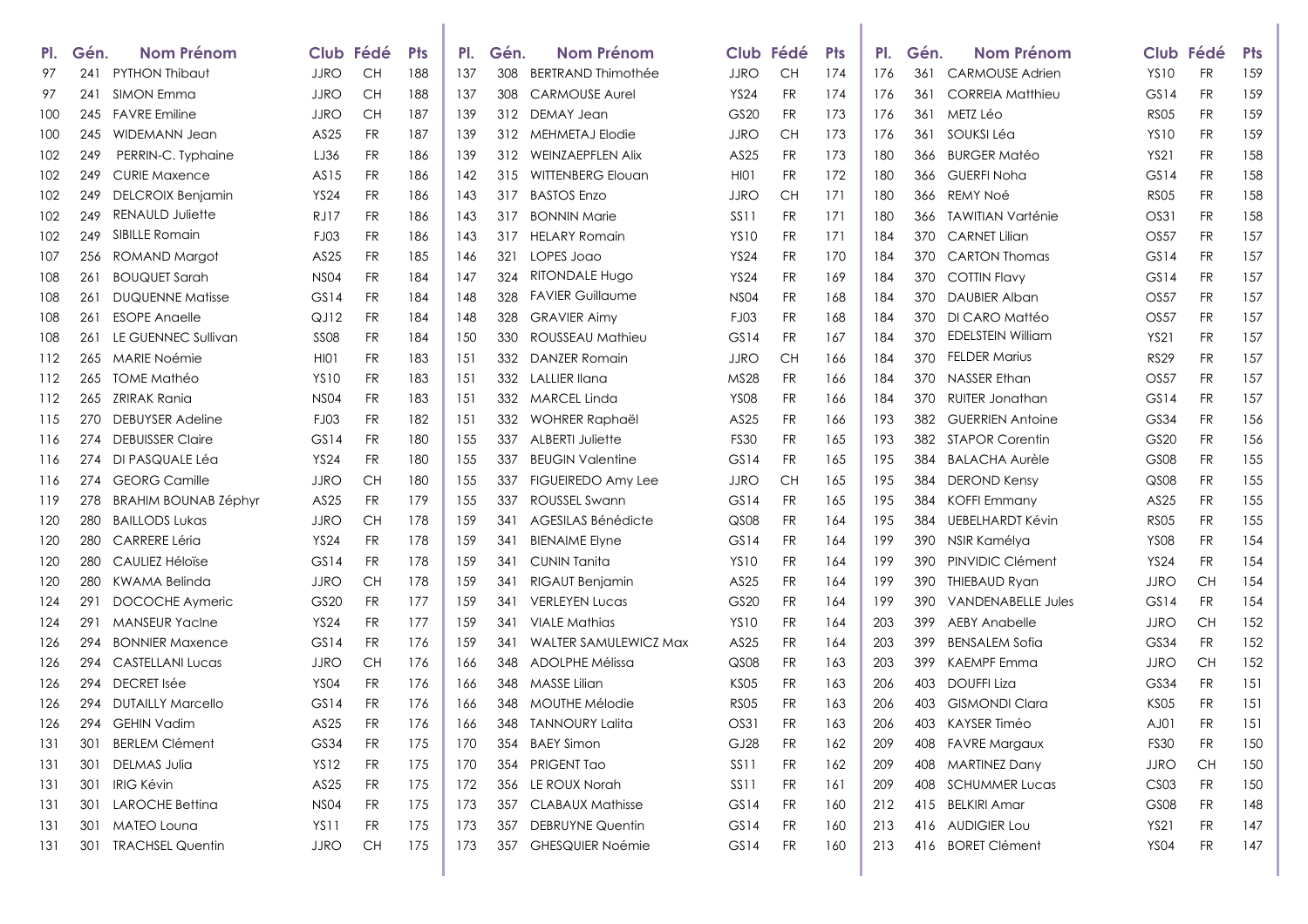| PI. | Gén. | <b>Nom Prénom</b>           |                  | Club Fédé | <b>Pts</b> | PI. | Gén. | <b>Nom Prénom</b>             |                  | Club Fédé | <b>Pts</b> | PI.             | Gén. | <b>Nom Prénom</b>            |                  | Club Fédé | <b>Pts</b> |
|-----|------|-----------------------------|------------------|-----------|------------|-----|------|-------------------------------|------------------|-----------|------------|-----------------|------|------------------------------|------------------|-----------|------------|
| 213 | 416  | <b>CHANTRAINE Sophie</b>    | YS21             | <b>FR</b> | 147        | 249 | 471  | <b>REYMONDON Melvin</b>       | <b>YS10</b>      | <b>FR</b> | 138        | 29 <sup>°</sup> | 529  | OULED KHALLED-D. Lila        | AJ01             | <b>FR</b> | 127        |
| 213 | 416  | DERMINASSIAN Romain         | OS31             | FR        | 147        | 255 | 483  | <b>BONZOM Pierre</b>          | <b>SS08</b>      | FR        | 136        | 29 <sup>°</sup> | 529  | <b>RESCH Mathias</b>         | <b>YS10</b>      | <b>FR</b> | 127        |
| 213 | 416  | DOS SANTOS Mélissa          | <b>JJRO</b>      | CH        | 147        | 255 | 483  | <b>DEFFONTAINE Aymeric</b>    | GS14             | FR        | 136        | 291             | 529  | <b>TAMI Sarah</b>            | KS <sub>05</sub> | <b>FR</b> | 127        |
| 213 | 416  | EGLI Kaya                   | <b>JJRO</b>      | CH        | 147        | 255 | 483  | <b>ISLER Corentin</b>         | <b>JJRO</b>      | CН        | 136        | 296             | 539  | <b>AIMONETTI Dorian</b>      | <b>JJRO</b>      | <b>CH</b> | 126        |
| 219 | 423  | LIEUTAUD Noémie             | FJ03             | <b>FR</b> | 146        | 255 | 483  | <b>PRIOLO Samuel</b>          | <b>JJRO</b>      | <b>CH</b> | 136        | 296             | 539  | <b>ALLARD</b> Eve            | <b>SS08</b>      | <b>FR</b> | 126        |
| 219 | 423  | SPORTICHE Sacha             | <b>FI02</b>      | FR        | 146        | 259 | 487  | <b>HALDI Julie</b>            | <b>JJRO</b>      | CH        | 135        | 296             | 539  | <b>BLONDEL Agathe</b>        | <b>YS04</b>      | <b>FR</b> | 126        |
| 221 | 428  | ARZEL-TAMOC Madeline        | SS11             | <b>FR</b> | 145        | 259 | 487  | KIEFFER Mickël                | <b>YS24</b>      | FR        | 135        | 296             | 539  | <b>HAMMERSCHMIDT Justine</b> | GS34             | <b>FR</b> | 126        |
| 221 | 428  | LE POULENNEC Aris           | GS14             | FR        | 145        | 259 | 487  | MOREL Joséphine               | MJ33             | <b>FR</b> | 135        | 296             | 539  | <b>MAC Douglas</b>           | QS <sub>08</sub> | <b>FR</b> | 126        |
| 221 | 428  | <b>LEPLAT Maethys</b>       | GS14             | <b>FR</b> | 145        | 262 | 492  | <b>DURIG Charline</b>         | <b>JJRO</b>      | CН        | 134        | 296             | 539  | PHILETAS Aawiya              | QJ01             | <b>FR</b> | 126        |
| 221 | 428  | <b>ZAHOUANE Yasmina</b>     | GS34             | FR        | 145        | 262 | 492  | <b>LESAGER Sorenza</b>        | <b>SS08</b>      | FR        | 134        | 302             | 547  | <b>BOUJEMAOUI Sihem</b>      | <b>YS10</b>      | <b>FR</b> | 125        |
| 225 | 435  | ALBERT LOU-Evy              | $Q$ J $O$ 1      | FR        | 144        | 262 | 492  | <b>PERESSON Victor</b>        | AS <sub>07</sub> | FR        | 134        | 302             | 547  | <b>CARCEL Justine</b>        | GS14             | <b>FR</b> | 125        |
| 225 | 435  | BHIHI Inès                  | <b>YS10</b>      | FR        | 144        | 262 | 492  | PINSON Rafaël                 | <b>YS15</b>      | FR        | 134        | 302             | 547  | <b>HALDI Alicia</b>          | <b>JJRO</b>      | <b>CH</b> | 125        |
| 225 | 435  | <b>BOROT Susie</b>          | FJ03             | FR        | 144        | 266 |      | 496 CHEN Marc                 | GS20             | FR        | 133        | 302             | 547  | HIE Fée-Maora                | GS34             | <b>FR</b> | 125        |
| 225 | 435  | <b>DAUDRE Cecile</b>        | GS20             | FR        | 144        | 266 | 496  | <b>DECAMPS Mael</b>           | <b>GS08</b>      | FR        | 133        | 302             | 547  | <b>MATHEZ Sarah</b>          | <b>JJRO</b>      | <b>CH</b> | 125        |
| 225 | 435  | <b>GUNDUZ Sehriban</b>      | GS <sub>08</sub> | FR        | 144        | 266 | 496  | <b>FLAHOU Camille</b>         | GS14             | FR        | 133        | 302             | 547  | <b>MOSON Byron</b>           | GS03             | <b>FR</b> | 125        |
| 225 | 435  | <b>KNOCKAERT Coraline</b>   | $Q$ J $O$ 1      | <b>FR</b> | 144        | 266 | 496  | MAVILA Anna Chloé             | GS03             | FR        | 133        | 308             | 554  | <b>BURY Mathieu</b>          | KS05             | <b>FR</b> | 124        |
| 225 | 435  | MASI Méline                 | <b>JJRO</b>      | CH        | 144        | 266 | 496  | VANTALON Olympe               | <b>YS10</b>      | FR        | 133        | 308             | 554  | <b>CAUCHOIS Mélissa</b>      | <b>MS28</b>      | <b>FR</b> | 124        |
| 232 | 443  | <b>BERCQ Quentin</b>        | OS57             | <b>FR</b> | 143        | 271 | 502  | <b>GUILLEMOT-JULLIAN Yann</b> | VJ10             | FR        | 132        | 308             | 554  | <b>GALLOU Manon</b>          | <b>RS29</b>      | <b>FR</b> | 124        |
| 232 | 443  | <b>BIGRE Simon</b>          | <b>RS05</b>      | FR        | 143        | 271 | 502  | <b>LEBON Nicolas</b>          | KS05             | FR        | 132        | 308             | 554  | <b>TURBELIN Manon</b>        | <b>YS24</b>      | <b>FR</b> | 124        |
| 232 | 443  | CARLETTINI Roméo            | <b>YS08</b>      | FR        | 143        | 271 | 502  | <b>PULSER Alan</b>            | <b>JJRO</b>      | CН        | 132        | 312             | 558  | <b>DEBUYSER Damien</b>       | FJ03             | <b>FR</b> | 123        |
| 232 | 443  | <b>GARRIGUE Juliette</b>    | <b>SS08</b>      | FR        | 143        | 271 | 502  | <b>ROBERT Ophélie</b>         | <b>JJRO</b>      | CH        | 132        | 312             | 558  | <b>PAREL Cyril</b>           | JJRO             | <b>CH</b> | 123        |
| 232 | 443  | PEREIRA DECULTOT Léa        | OS57             | FR        | 143        | 271 | 502  | SEGURA Lola                   | RS29             | FR        | 132        | 312             | 558  | <b>SAVORNIN Louise</b>       | <b>FS30</b>      | <b>FR</b> | 123        |
| 232 | 443  | <b>SAHER Yanis</b>          | OS57             | FR        | 143        | 276 | 508  | <b>ARIOU Lizy</b>             | <b>YS21</b>      | FR        | 131        | 312             | 558  | VIGANOTTI Théo               | AS25             | <b>FR</b> | 123        |
| 232 | 443  | <b>VENTURELLI Chiara</b>    | HI01             | <b>FR</b> | 143        | 276 | 508  | <b>BELKADI Camélia</b>        | <b>FS30</b>      | <b>FR</b> | 131        | 316             | 562  | AMRANI Mehdi                 | <b>YS12</b>      | <b>FR</b> | 122        |
| 232 | 443  | <b>WENTZ Coline</b>         | OS57             | FR        | 143        | 276 | 508  | <b>CARTERET Maëlle</b>        | <b>SS08</b>      | FR        | 131        | 316             | 562  | <b>BUYSSE Nyls</b>           | GS34             | <b>FR</b> | 122        |
| 240 | 453  | <b>BOROT Lily</b>           | FJ03             | FR        | 142        | 276 | 508  | DOS SANTOS Matéo              | RS28             | FR        | 131        | 316             | 562  | CAROZZA Luisa                | AS25             | <b>FR</b> | 122        |
| 240 | 453  | LEPPER Victoria             | AS25             | FR        | 142        | 280 | 513  | CARABIT Marisska              | OS31             | FR        | 130        | 316             |      | 562 LE ROY Yanis             | <b>SS08</b>      | <b>FR</b> | 122        |
| 242 | 461  | <b>BARAUD Alizée</b>        | YS <sub>11</sub> | FR        | 140        | 280 | 513  | MARSZALEK Lou                 | GS14             | FR        | 130        | 316             |      | 562 LECUYER Andréa           | <b>MS28</b>      | FR        | 122        |
| 242 | 461  | <b>BRASSELEUR Cassandra</b> | QJ01             | <b>FR</b> | 140        | 280 |      | 513 SEVEN Ewenn               | <b>SS11</b>      | <b>FR</b> | 130        | 316             | 562  | MULARD Noham                 | <b>MS28</b>      | <b>FR</b> | 122        |
| 242 | 461  | <b>PECHEUR Louise</b>       | AS25             | FR        | 140        | 283 | 520  | <b>BERTRAN GRAU Mahéry</b>    | OS57             | <b>FR</b> | 129        | 322             | 571  | <b>ARAKELIAN Andis</b>       | OS31             | <b>FR</b> | 121        |
| 242 | 461  | <b>WEIBEL Morgane</b>       | AS15             | FR        | 140        | 283 | 520  | <b>DESSINGES Tess</b>         | <b>OS57</b>      | FR        | 129        | 322             | 571  | D'AQUINO Marion              | <b>NS04</b>      | <b>FR</b> | 121        |
| 246 | 466  | <b>CHABIH Tamara</b>        | <b>NS04</b>      | <b>FR</b> | 139        | 283 | 520  | <b>MATTERA Clara</b>          | <b>OS57</b>      | <b>FR</b> | 129        | 322             | 571  | <b>DELHAISE Mathys</b>       | <b>YS24</b>      | <b>FR</b> | 121        |
| 246 |      | 466 SAADUN Sabri            | <b>JJRO</b>      | <b>CH</b> | 139        | 283 | 520  | <b>TRAWINSKI Lucas</b>        | RSO5             | FR        | 129        | 322             | 571  | <b>DUBOEUF Baptiste</b>      | <b>YS24</b>      | <b>FR</b> | 121        |
| 246 | 466  | SERRA Eva                   | JJRO             | CH        | 139        | 287 |      | 525 DE SMIRNOFF Valentin      | <b>SS08</b>      | <b>FR</b> | 128        | 322             | 571  | <b>DUMOUTIER Mathis</b>      | <b>MS28</b>      | FR        | 121        |
| 249 | 471  | <b>BRISSAT Luca</b>         | JJRO             | CH        | 138        | 287 |      | 525 DUCREUX Antoine           | LS33             | <b>FR</b> | 128        | 322             | 571  | <b>GULLY Charles</b>         | <b>RS05</b>      | FR        | 121        |
| 249 | 471  | <b>DEMEUSY Lucas</b>        | <b>YS24</b>      | <b>FR</b> | 138        | 287 |      | 525 GIRARDIN Morgane          | <b>JJRO</b>      | CH        | 128        | 322             | 571  | <b>REIS Mariana</b>          | <b>JJRO</b>      | <b>CH</b> | 121        |
| 249 | 471  | <b>GHOUIAEL Mohamed</b>     | YS11             | <b>FR</b> | 138        | 287 |      | 525 TRITZ Jade                | KS05             | <b>FR</b> | 128        | 322             | 571  | STELO Hugo                   | AS25             | <b>FR</b> | 121        |
| 249 | 471  | HAMZI Afaf                  | <b>YS12</b>      | <b>FR</b> | 138        | 291 |      | 529 ANDRE Colline             | <b>RS29</b>      | <b>FR</b> | 127        | 330             |      | 580 FIORELLINI Maximus       | <b>YS10</b>      | FR        | 120        |
| 249 |      | 471 HEIDMANN Tifaine        | AS07             | <b>FR</b> | 138        | 291 |      | 529 BLEKASSAM Yamma           | <b>YS12</b>      | <b>FR</b> | 127        | 330             |      | 580 JOLY Constant            | GS34             | <b>FR</b> | 120        |
|     |      |                             |                  |           |            |     |      |                               |                  |           |            |                 |      |                              |                  |           |            |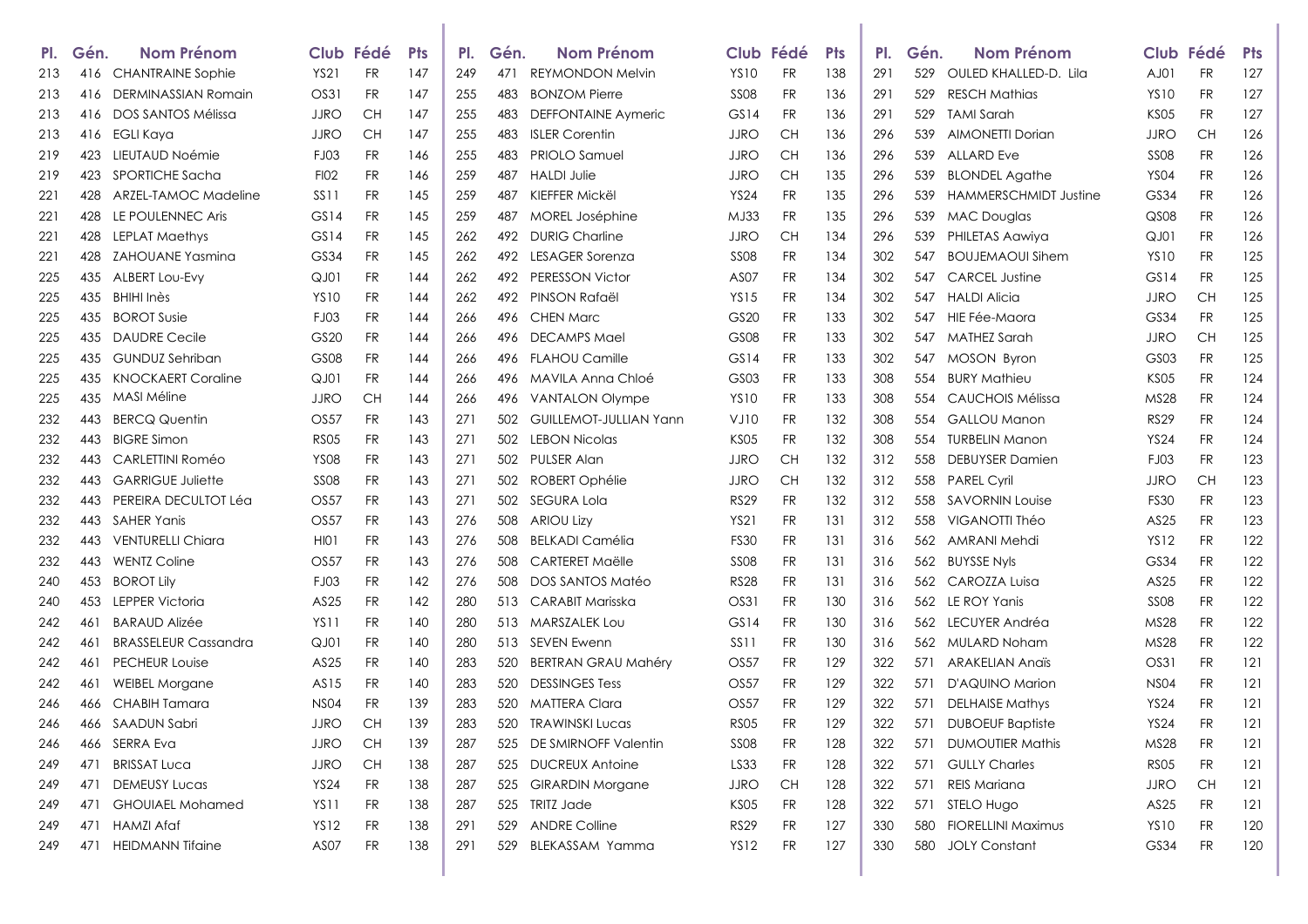| PI. | Gén. | Nom Prénom                 |                  | Club Fédé | <b>Pts</b> | PI. | Gén. | <b>Nom Prénom</b>          |                  | Club Fédé | <b>Pts</b> | PI. | Gén. | <b>Nom Prénom</b>          |                  | Club Fédé | <b>Pts</b> |
|-----|------|----------------------------|------------------|-----------|------------|-----|------|----------------------------|------------------|-----------|------------|-----|------|----------------------------|------------------|-----------|------------|
| 332 | 584  | <b>ABRAHAM Océane</b>      | MS28             | <b>FR</b> | 119        | 370 | 644  | <b>BIBAY Camille</b>       | <b>YS24</b>      | FR        | 110        | 408 |      | 697 SALHI-DELANNAY Maëlys  | GS14             | <b>FR</b> | 100        |
| 332 | 584  | <b>BARBOT Apolline</b>     | <b>YS21</b>      | <b>FR</b> | 119        | 370 | 644  | CLICHE Théo                | OS57             | FR        | 110        | 408 | 697  | <b>VALKRE Elisa</b>        | <b>RS05</b>      | <b>FR</b> | 100        |
| 332 | 584  | <b>DEGEZELLE Adriana</b>   | GS14             | <b>FR</b> | 119        | 370 | 644  | <b>DETTWEILER Robin</b>    | AJ01             | <b>FR</b> | 110        | 412 | 701  | <b>ALLEMAND Victor</b>     | <b>YS10</b>      | <b>FR</b> | 99         |
| 332 | 584  | <b>MARIESAINTE Mathis</b>  | <b>YS06</b>      | <b>FR</b> | 119        | 370 | 644  | <b>KORN CANO Mélanie</b>   | OS57             | FR        | 110        | 412 | 701  | <b>BAES Gabin</b>          | GS20             | <b>FR</b> | 99         |
| 336 | 589  | <b>BESSENET Ning</b>       | LJ36             | <b>FR</b> | 118        | 370 | 644  | <b>MATTERA Enzo</b>        | OS57             | FR        | 110        | 412 | 701  | <b>BUSNEL Rose</b>         | GS34             | <b>FR</b> | 99         |
| 336 | 589  | <b>BERNARDIN Matéo</b>     | YS11             | <b>FR</b> | 118        | 370 | 644  | VIGNES Rémi                | OS57             | FR        | 110        | 412 | 701  | <b>GOULAS Valentin</b>     | <b>YS10</b>      | <b>FR</b> | 99         |
| 336 | 589  | <b>CHRISTEN Amandine</b>   | <b>JJRO</b>      | CH        | 118        | 377 | 655  | HAMHAM Ikram               | <b>YS10</b>      | FR        | 109        | 412 | 701  | <b>LESTIN Clara</b>        | <b>YS24</b>      | <b>FR</b> | 99         |
| 336 | 589  | <b>MEIER Norine</b>        | <b>JJRO</b>      | CH        | 118        | 377 | 655  | <b>JONKHEERE Teddy</b>     | <b>YS24</b>      | FR        | 109        | 412 | 701  | MATHURIN Kylian            | <b>YS21</b>      | <b>FR</b> | 99         |
| 336 | 589  | <b>PIZZA Eliot</b>         | <b>YS10</b>      | <b>FR</b> | 118        | 377 | 655  | <b>TRAVERSE Baptiste</b>   | <b>YS24</b>      | FR        | 109        | 412 | 701  | NICOLET Jonathan           | JJRO             | CH        | 99         |
| 336 | 589  | POILLOT Nina               | <b>RS29</b>      | <b>FR</b> | 118        | 380 | 660  | <b>CHENAUX Marion</b>      | <b>JJRO</b>      | CН        | 108        | 412 | 701  | RIOU Adèle                 | AS <sub>07</sub> | <b>FR</b> | 99         |
| 342 | 599  | <b>BOURILLON Enzo</b>      | <b>YS24</b>      | <b>FR</b> | 117        | 380 | 660  | <b>DONNET Maud</b>         | <b>KS05</b>      | FR        | 108        | 412 | 701  | SABAYO Kelyanna            | QS17             | <b>FR</b> | 99         |
| 343 | 601  | <b>LENYS Tom</b>           | AS <sub>07</sub> | <b>FR</b> | 116        | 380 | 660  | <b>FAURE Camille</b>       | <b>YS24</b>      | FR        | 108        | 421 | 711  | <b>ALLANO Tom</b>          | <b>YS24</b>      | <b>FR</b> | 98         |
| 344 | 605  | DE CHACATON Inès           | <b>YS24</b>      | <b>FR</b> | 115        | 380 | 660  | <b>MOKRANI Lyna</b>        | GS34             | FR        | 108        | 421 | 711  | <b>BASCUNANA Calista</b>   | YS <sub>11</sub> | <b>FR</b> | 98         |
| 344 | 605  | <b>GAUTHIER Adrien</b>     | GS14             | <b>FR</b> | 115        | 380 | 660  | PIGNOL Meddhy              | QS08             | FR        | 108        | 421 | 711  | <b>CHEVALIER Elina</b>     | GS14             | <b>FR</b> | 98         |
| 344 | 605  | SIGNORET Axel              | YS <sub>11</sub> | <b>FR</b> | 115        | 385 | 666  | AUDIBERT Angël             | YS11             | <b>FR</b> | 107        | 421 | 711  | <b>DURIVAUD Capucine</b>   | AS25             | <b>FR</b> | 98         |
| 347 | 609  | <b>BERKACH Inès</b>        | <b>YS12</b>      | <b>FR</b> | 114        | 386 | 667  | <b>LEUBA Noam</b>          | <b>JJRO</b>      | CН        | 106        | 421 | 711  | <b>HATTABI Amina</b>       | GS34             | <b>FR</b> | 98         |
| 347 | 609  | <b>FOY Jules</b>           | <b>RS28</b>      | <b>FR</b> | 114        | 386 | 667  | <b>LINDOR Ewenn</b>        | SS <sub>11</sub> | FR        | 106        | 421 | 711  | KAYSER Baptiste            | AJ01             | <b>FR</b> | 98         |
| 347 | 609  | <b>PERRIN Axel</b>         | <b>YS24</b>      | <b>FR</b> | 114        | 386 | 667  | <b>MEYER Amaury</b>        | AS <sub>07</sub> | <b>FR</b> | 106        | 421 | 711  | <b>PILLOT Loriane</b>      | <b>RS29</b>      | <b>FR</b> | 98         |
| 350 | 614  | ALCINDOR Manoah            | <b>YS08</b>      | <b>FR</b> | 113        | 389 | 670  | CHAMKHIA Rayhana           | <b>YS15</b>      | FR        | 105        | 428 | 718  | <b>BOIZIAU Quentin</b>     | DJ30             | <b>FR</b> | 97         |
| 350 | 614  | CIBBA Matteo               | <b>KS05</b>      | <b>FR</b> | 113        | 389 | 670  | CHAVASTEL Thomas           | GS14             | <b>FR</b> | 105        | 428 | 718  | COULOMB Clément            | <b>YS24</b>      | <b>FR</b> | 97         |
| 350 | 614  | <b>DUMONT Augustin</b>     | <b>NS04</b>      | <b>FR</b> | 113        | 389 | 670  | <b>FARES Gébryl</b>        | GS34             | <b>FR</b> | 105        | 428 | 718  | <b>PIACENZA Alessandro</b> | <b>YS15</b>      | <b>FR</b> | 97         |
| 350 | 614  | <b>LAURENT Gabin</b>       | <b>YS24</b>      | <b>FR</b> | 113        | 389 | 670  | GASSER Léon                | AS25             | FR        | 105        | 431 | 723  | ARNAUD Hugo                | <b>YS24</b>      | <b>FR</b> | 96         |
| 350 | 614  | <b>SCHUTZ Marc</b>         | <b>JJRO</b>      | CH        | 113        | 389 | 670  | <b>LANDRY Amandine</b>     | <b>JJRO</b>      | CН        | 105        | 431 | 723  | <b>BERTHOUD Thibaud</b>    | YS11             | <b>FR</b> | 96         |
| 355 | 623  | AGARD Aléanor              | <b>YS24</b>      | <b>FR</b> | 112        | 389 | 670  | <b>LLINARES Clémentine</b> | YS11             | FR        | 105        | 431 | 723  | <b>HERVAS Clément</b>      | <b>YS21</b>      | <b>FR</b> | 96         |
| 355 | 623  | <b>ETCHECOPAR Melissa</b>  | <b>YS08</b>      | <b>FR</b> | 112        | 389 | 670  | <b>MARTIN Axel</b>         | YS11             | FR        | 105        | 431 |      | 723 LELONG-GONÇALVES Léo   | <b>RS28</b>      | <b>FR</b> | 96         |
| 355 | 623  | LECOQ Charlie              | <b>YS10</b>      | <b>FR</b> | 112        | 389 | 670  | <b>RAIB Sara</b>           | GS34             | FR        | 105        | 431 | 723  | <b>MLAOUAH Jasser</b>      | <b>YS08</b>      | <b>FR</b> | 96         |
| 355 | 623  | <b>PATAILLOT Maeva</b>     | <b>RS05</b>      | <b>FR</b> | 112        | 397 | 678  | <b>GALLIC Tom</b>          | <b>SS08</b>      | FR        | 104        | 431 | 723  | SANTIAGO Amalio            | <b>YS08</b>      | <b>FR</b> | 96         |
| 359 | 629  | ALARY Maxence              | <b>YS24</b>      | <b>FR</b> | 111        | 397 | 678  | STEPHAN Anaïs              | <b>YS21</b>      | FR        | 104        | 437 | 731  | <b>BISOL Anita</b>         | <b>RS05</b>      | <b>FR</b> | 95         |
| 359 | 629  | <b>DELANCHY Clarence</b>   | GS20             | <b>FR</b> | 111        | 399 | 684  | <b>CAPRARO Melissa</b>     | <b>YS24</b>      | <b>FR</b> | 103        | 437 | 731  | <b>CECINI Théo</b>         | YS <sub>11</sub> | <b>FR</b> | 95         |
| 359 | 629  | <b>GADRI</b> Ferdawesse    | <b>YS12</b>      | <b>FR</b> | 111        | 399 | 684  | <b>THOMAS Aurélie</b>      | HIO1             | FR        | 103        | 437 | 731  | <b>DELOBELLE Julien</b>    | GS14             | <b>FR</b> | 95         |
| 359 | 629  | <b>GHILAS Shaines</b>      | <b>YS08</b>      | <b>FR</b> | 111        | 399 | 684  | VANDAMME Nohame            | GS34             | FR        | 103        | 437 | 731  | <b>LECOQ Clovis</b>        | <b>RS28</b>      | <b>FR</b> | 95         |
| 359 | 629  | <b>LORIOT Garance</b>      | MS28             | <b>FR</b> | 111        | 402 | 689  | <b>LORDAN Roann</b>        | QSD7             | <b>FR</b> | 102        | 441 | 735  | <b>ANCELIN Benjamin</b>    | <b>YS21</b>      | <b>FR</b> | 94         |
| 359 | 629  | MOLLO Sasha                | <b>SS08</b>      | <b>FR</b> | 111        | 402 | 689  | <b>MAJCHER Ilana</b>       | GS20             | FR        | 102        | 441 |      | 735 BONDRI Amély           | QS17             | <b>FR</b> | 94         |
| 359 | 629  | <b>PALMIERI Laura</b>      | <b>NS04</b>      | <b>FR</b> | 111        | 402 | 689  | <b>NAEGELIN Clara</b>      | AS25             | <b>FR</b> | 102        | 441 |      | 735 BRAHIMI Messaouda      | <b>YS24</b>      | <b>FR</b> | 94         |
| 359 | 629  | <b>RAMOS PINTO Raquel</b>  | <b>JJRO</b>      | <b>CH</b> | -111       | 402 | 689  | <b>NICOLLIN Charlotte</b>  | <b>FS30</b>      | <b>FR</b> | 102        | 441 |      | 735 DIEBOLD Léa            | <b>RS28</b>      | <b>FR</b> | 94         |
| 359 | 629  | <b>RAYLENO Elric</b>       | QJ01             | <b>FR</b> | 111        | 406 |      | 693 BELAOUERE Nérimène     | <b>YS12</b>      | <b>FR</b> | 101        | 441 |      | 735 GUIOL Clara            | <b>YS24</b>      | <b>FR</b> | 94         |
| 359 | 629  | <b>TENENHAUS Elie</b>      | HI01             | <b>FR</b> | -111       | 406 |      | 693 QUERE Louna            | <b>SS08</b>      | FR        | 101        | 441 |      | 735 RAKOTOBE Tina          | YS21             | <b>FR</b> | 94         |
| 359 | 629  | <b>VUILLERME Théophile</b> | GS34             | <b>FR</b> | -111       | 408 |      | 697 LAMY Éléa              | <b>RS29</b>      | <b>FR</b> | 100        | 441 |      | 735 RODRIGUES Rafaël       | <b>JJRO</b>      | <b>CH</b> | 94         |
| 370 | 644  | <b>BENIGNI Paola</b>       | YS04             | <b>FR</b> | 110        | 408 |      | 697 LOPES-RIBEIRO Mattéo   | KS05             | <b>FR</b> | 100        | 448 |      | 743 BENOIT Salomé          | <b>YS24</b>      | <b>FR</b> | 93         |
|     |      |                            |                  |           |            |     |      |                            |                  |           |            |     |      |                            |                  |           |            |

J.

T.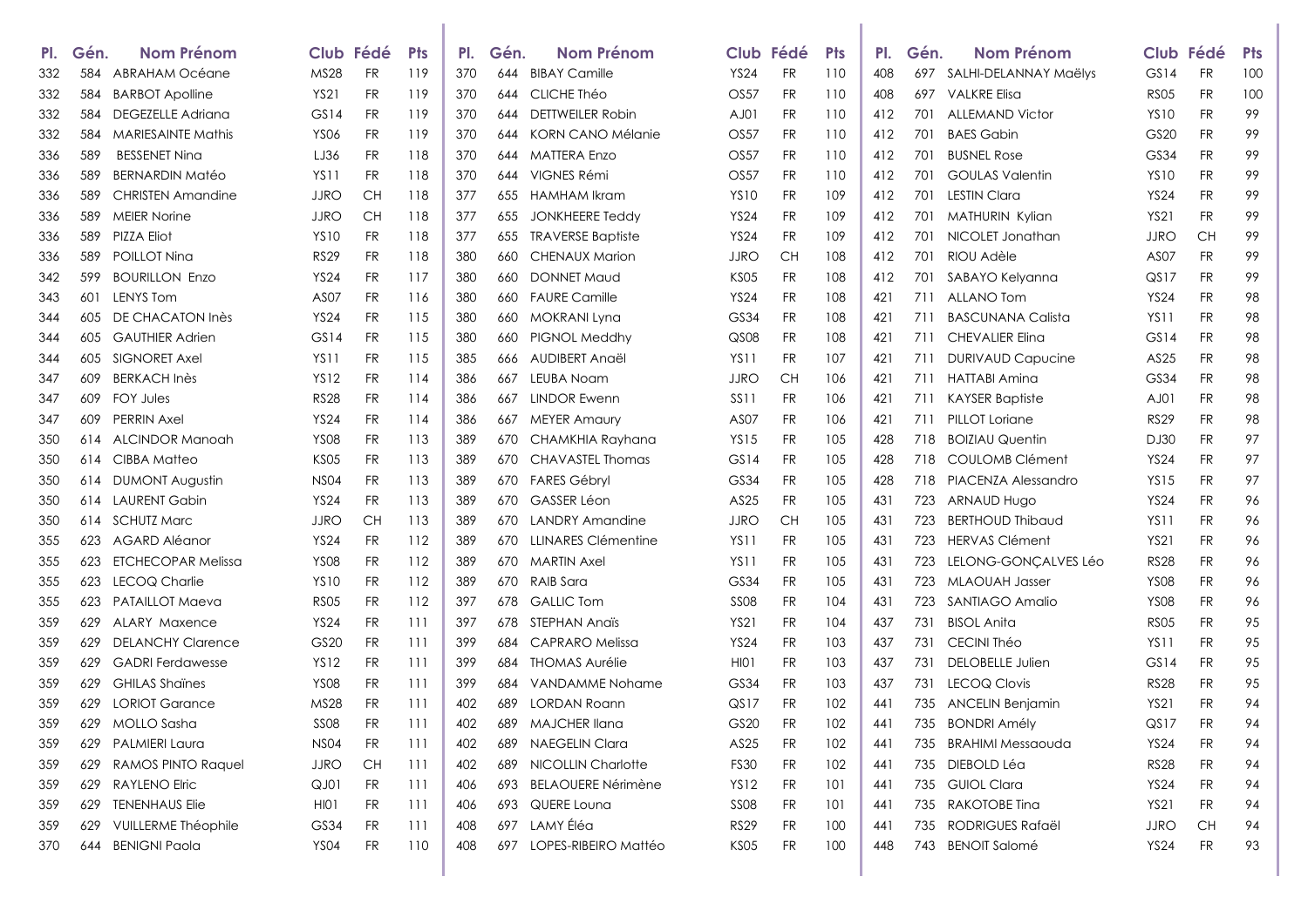| PI. | Gén. | <b>Nom Prénom</b>         |                  | Club Fédé  | <b>Pts</b> | PI. | Gén. | <b>Nom Prénom</b>        |                  | Club Fédé | <b>Pts</b> | PI. | Gén.  | <b>Nom Prénom</b>        |                  | Club Fédé | <b>Pts</b> |
|-----|------|---------------------------|------------------|------------|------------|-----|------|--------------------------|------------------|-----------|------------|-----|-------|--------------------------|------------------|-----------|------------|
| 448 | 743  | <b>MODESTE Laly</b>       | <b>MS28</b>      | <b>FR</b>  | 93         | 482 |      | 784 SOLER Fabio          | <b>OS57</b>      | <b>FR</b> | 86         | 524 |       | 834 LIEUTAUD Matéo       | FJ03             | <b>FR</b> | 74         |
| 450 | 747  | <b>BENMOUSSA Loubna</b>   | <b>YS12</b>      | <b>FR</b>  | 92         | 482 |      | 784 VIOLIN Stéphanie     | <b>OS57</b>      | <b>FR</b> | 86         | 524 | 834   | <b>MARAIS Lucas</b>      | MS28             | FR        | 74         |
| 450 | 747  | <b>CHEGARD Andro</b>      | YS11             | FR         | 92         | 490 | 793  | <b>MOURAILLE Paul</b>    | <b>YS21</b>      | FR        | 85         | 524 | 834   | ROY Mahé                 | <b>YS10</b>      | <b>FR</b> | 74         |
| 450 | 747  | <b>COLLIGNON Hugo</b>     | GS <sub>08</sub> | FR         | 92         | 490 | 793  | <b>RENAUD Mathys</b>     | <b>YS10</b>      | FR        | 85         | 530 | 840   | <b>DEKKAR Enzo</b>       | GS34             | <b>FR</b> | 73         |
| 450 | 747  | <b>COLOMB</b> Evan        | <b>YS12</b>      | <b>FR</b>  | 92         | 492 | 796  | SAVIC Athena             | <b>JJRO</b>      | CН        | 83         | 530 | 840   | <b>KADDOURI Ilias</b>    | <b>YS10</b>      | <b>FR</b> | 73         |
| 450 | 747  | <b>EGGER Méline</b>       | <b>JJRO</b>      | CH         | 92         | 493 | 798  | <b>BAHLOUL Ambrine</b>   | <b>YS11</b>      | FR        | 82         | 532 |       | 842 AGUIRRE Carla        | <b>YS08</b>      | <b>FR</b> | 72         |
| 450 | 747  | <b>FERTON Célestine</b>   | GS34             | FR.        | 92         | 493 | 798  | <b>BEAULIEU Robin</b>    | <b>RS29</b>      | FR        | 82         | 532 |       | 842 BAZIN Nicolas        | AS15             | <b>FR</b> | 72         |
| 450 | 747  | <b>METROT Clémence</b>    | <b>YS21</b>      | <b>FR</b>  | 92         | 493 | 798  | <b>CANTARA Antoine</b>   | <b>YS24</b>      | FR        | 82         | 532 |       | 842 HAUDEGOND Noé        | <b>YS11</b>      | FR        | 72         |
| 450 | 747  | <b>SALANGRE Louis</b>     | GS34             | FR         | 92         | 493 | 798  | <b>MULIER Grécy</b>      | GS14             | FR        | 82         | 532 |       | 842 LE PIVERT Hector     | <b>NS04</b>      | FR        | 72         |
| 458 | 756  | ASLAN Yasemin             | <b>YS08</b>      | <b>FR</b>  | 91         | 493 | 798  | TEBBAKHA Djoumana        | <b>YS08</b>      | FR        | 82         | 532 | 842   | <b>RETOURNE Justin</b>   | GS20             | FR        | 72         |
| 458 | 756  | <b>GROSJEAN Clément</b>   | <b>RS05</b>      | <b>FR</b>  | 91         | 498 | 805  | <b>AGATHINE Astrid</b>   | QS <sub>08</sub> | <b>FR</b> | 81         | 532 | 842   | RIFFARD Gauvain          | <b>NS04</b>      | <b>FR</b> | 72         |
| 458 | 756  | MAATALAH Sarah            | <b>YS12</b>      | FR         | 91         | 498 | 805  | DE SOUZA OLIVEIRA Brenda | QST              | FR        | 81         | 532 |       | 842 TAULAIGO Lilou       | <b>YS08</b>      | FR        | 72         |
| 458 | 756  | MENEZ Raphaël             | YS11             | <b>FR</b>  | 91         | 498 | 805  | SCHOCH Néo               | <b>YS24</b>      | FR        | 81         | 539 | 850   | <b>CHATELAIN Sandix</b>  | <b>JJRO</b>      | <b>CH</b> | 71         |
| 462 | 761  | <b>BRANCAZ Gaël</b>       | YS <sub>10</sub> | <b>FR</b>  | 90         | 498 | 805  | VANTARD Mathieu          | <b>YS24</b>      | <b>FR</b> | 81         | 539 | 850   | DE COMINES Juliette      | QJ03             | <b>FR</b> | 71         |
| 462 | 761  | DE GIOVANI Kelisha        | YS <sub>11</sub> | FR         | 90         | 502 | 809  | <b>BARREIRA Miguel</b>   | <b>JJRO</b>      | <b>CH</b> | 80         | 539 | 850   | <b>METSU Perrine</b>     | GS14             | FR        | 71         |
| 462 | 761  | FRANZIN Jordan            | <b>JJRO</b>      | CH         | 90         | 502 | 809  | <b>BLARY Raphaëlle</b>   | GS14             | FR        | 80         | 539 | 850   | <b>NOVIK Wendy</b>       | <b>YS24</b>      | <b>FR</b> | 71         |
| 462 | 761  | POULAIN Angéline          | MS28             | <b>FR</b>  | 90         | 502 | 809  | DE SAINT THIBAUT Alexis  | GS14             | FR        | 80         | 539 | 850   | <b>STROZYK Connor</b>    | <b>YS15</b>      | <b>FR</b> | 71         |
| 462 | 761  | <b>STRAUSS Noah</b>       | AS <sub>07</sub> | <b>FR</b>  | 90         | 502 | 809  | PASCUAL ema              | GS <sub>08</sub> | FR        | 80         | 544 | 855   | <b>GILBERT Gwendal</b>   | <b>SS08</b>      | FR        | 70         |
| 467 | 766  | DELHOMME IIona            | <b>YS10</b>      | <b>FR</b>  | 89         | 506 |      | 813 CALDWELL Léo         | <b>YS24</b>      | <b>FR</b> | 79         | 544 |       | 855 ILIOT Nicolas        | <b>YS10</b>      | <b>FR</b> | 70         |
| 467 | 766  | <b>GUETON Lauriane</b>    | OS57             | FR         | 89         | 506 | 813  | GIOVINAZZO Alessandro    | <b>YS21</b>      | FR        | 79         | 544 | 855   | KAUFMANN Martine         | JJRO             | <b>CH</b> | 70         |
| 467 | 766  | <b>HEREDIA Coraima</b>    | <b>JJRO</b>      | CH         | 89         | 506 | 813  | JOLY Louna               | <b>MS28</b>      | FR        | 79         | 547 | 859   | ALLOUCHE Shanna          | <b>YS15</b>      | <b>FR</b> | 69         |
| 467 | 766  | <b>HIVERT Emma</b>        | OS57             | FR         | 89         | 506 |      | 813 KHALIL Rayan         | <b>MS28</b>      | FR        | 79         | 547 | 859   | <b>BARRET Crysta</b>     | <b>YS10</b>      | <b>FR</b> | 69         |
| 467 | 766  | LAGGAY G. Tom             | OS57             | FR         | 89         | 506 | 813  | ROUMEAS Calliopée        | <b>YS24</b>      | FR        | 79         | 547 | 859   | <b>DENIAU Donovann</b>   | YS11             | FR        | 69         |
| 467 | 766  | <b>MANIOC Mathieu</b>     | QJO1             | FR         | 89         | 506 | 813  | ZYBACH Nils              | <b>JJRO</b>      | CН        | 79         | 547 | 859   | DUPONT Léna              | <b>YS24</b>      | FR        | 69         |
| 467 | 766  | REVEILLE SASSANO Teddy    | <b>OS57</b>      | <b>FR</b>  | 89         | 512 | 819  | <b>COSTANTIN Jade</b>    | <b>MS28</b>      | <b>FR</b> | 78         | 547 | 859   | <b>PALAFER Hoani</b>     | <b>YS11</b>      | <b>FR</b> | 69         |
| 474 | 774  | <b>BALLOT Cassandre</b>   | YS21             | FR         | 88         | 512 | 819  | LARAÏB Amine             | <b>KS05</b>      | FR        | 78         | 547 | 859   | SERER Solène             | YS11             | FR        | 69         |
| 474 | 774  | <b>BOSSERELLE Axel</b>    | <b>KS05</b>      | FR         | 88         | 514 | 822  | HAMDANA Amine            | <b>YS11</b>      | FR        | 77         | 553 | 865   | ASMUS Den                | <b>RS05</b>      | <b>FR</b> | 68         |
| 474 | 774  | <b>CALLEWAERT Othilie</b> | <b>YS08</b>      | FR         | 88         | 514 | 822  | <b>LANNUZEL Marius</b>   | SS11             | FR        | 77         | 553 | 865   | <b>BARBOT Lou-Anne</b>   | <b>YS24</b>      | <b>FR</b> | 68         |
| 474 | 774  | <b>CANNESAN Arthur</b>    | MS28             | <b>FR</b>  | 88         | 514 | 822  | <b>POCHON Maxime</b>     | <b>YS24</b>      | FR        | 77         | 553 | 865   | DE LIMA Candice          | <b>YS10</b>      | FR        | 68         |
| 474 | 774  | CATELAIN Mattéo           | MS28             | <b>FR</b>  | 88         | 517 | 825  | <b>BOCAGE Baptiste</b>   | YS <sub>11</sub> | FR        | 76         | 553 | 865   | <b>HASNAOUI Marame</b>   | <b>YS12</b>      | FR        | 68         |
| 474 | 774  | LELONG Lucie              | GS34             | FR         | 88         | 517 | 825  | PETIT JEAN Thomas        | YS <sub>11</sub> | FR        | 76         | 557 | 870   | CHESNEAU Théo            | <b>YS21</b>      | FR        | 67         |
| 480 | 780  | LE BLOA Matthis           | <b>SS08</b>      | FR         | 87         | 517 | 825  | <b>SENOT Romane</b>      | <b>RS29</b>      | FR        | 76         | 557 | 870 - | ZAZA Manon               | YS <sub>11</sub> | FR        | 67         |
| 480 | 780  | VOZZO Amandine            | <b>KS05</b>      | <b>FR</b>  | 87         | 520 | 829  | <b>DETAIN Jolan</b>      | YS <sub>11</sub> | <b>FR</b> | 75         | 559 |       | 873 AUFFRET Liam         | <b>YS10</b>      | FR        | 66         |
| 482 | 784  | <b>ARCANGELO Yann</b>     | OS <sub>57</sub> | <b>FR</b>  | 86         | 520 |      | 829 LOMEL Ophélie        | KS05             | <b>FR</b> | 75         | 559 |       | 873 BLASCO Emma          | <b>YS10</b>      | <b>FR</b> | 66         |
| 482 | 784  | <b>BOUFFLET Sara</b>      | YS11             | <b>FR</b>  | 86         | 520 |      | 829 STAMENKOVIC-D. Ylona | <b>RS29</b>      | <b>FR</b> | 75         | 559 |       | 873 EL ANGOURI Rida      | <b>YS10</b>      | FR        | 66         |
| 482 |      | 784 BRUN Fabio            | YS21             | <b>FR</b>  | 86         | 520 |      | 829 VODOZ Alexandre      | <b>JJRO</b>      | <b>CH</b> | 75         | 559 |       | 873 FERNANDEZ Charlie    | <b>YS10</b>      | FR        | 66         |
| 482 |      | 784 GOCZKOWSKI Elisabeth  | YS11             | <b>FR</b>  | 86         | 524 |      | 834 GERMANIQUE Prune     | <b>YS10</b>      | <b>FR</b> | 74         | 559 |       | 873 MHADJOU Rachida      | <b>YS15</b>      | FR        | 66         |
| 482 | 784  | GOODING Théo              | YS21             | <b>FR</b>  | 86         | 524 |      | 834 GROS Mathieu         | <b>YS24</b>      | <b>FR</b> | 74         | 564 |       | 879 CHARBONNIER Angélina | <b>YS15</b>      | <b>FR</b> | 65         |
| 482 |      | 784 LAMY Nathan           | <b>RS29</b>      | ${\sf FR}$ | 86         | 524 |      | 834 LAKHAL Sarah         | GS34             | <b>FR</b> | 74         | 564 |       | 879 NIRENNOLD Sloan      | YS11             | FR.       | 65         |
|     |      |                           |                  |            |            |     |      |                          |                  |           |            |     |       |                          |                  |           |            |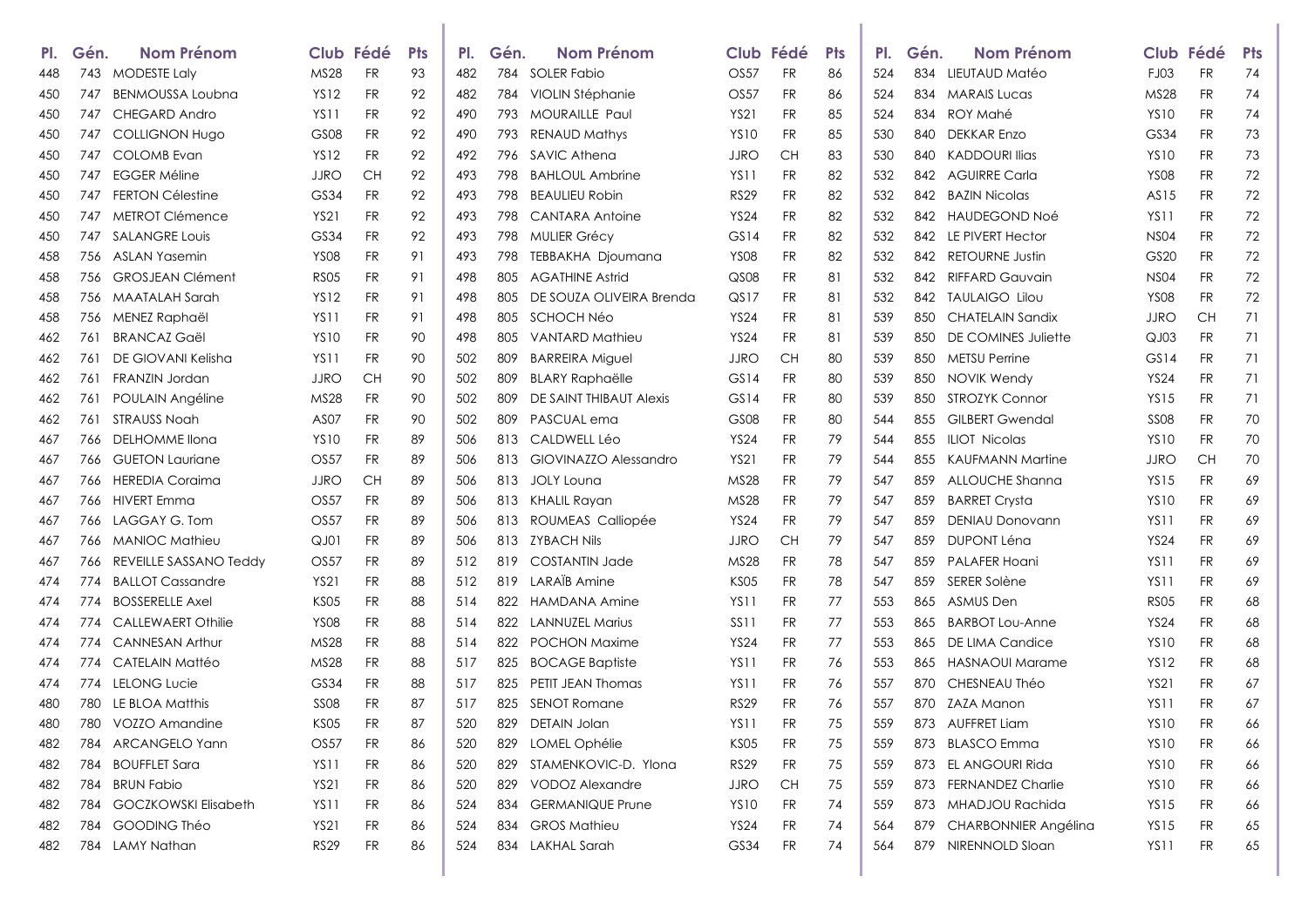| PI. | Gén. | Nom Prénom                |                  | Club Fédé | <b>Pts</b> | PI. | Gén. | <b>Nom Prénom</b>        |                  | Club Fédé | <b>Pts</b> | PI. | Gén. | Nom Prénom                 |                  | Club Fédé | <b>Pts</b> |
|-----|------|---------------------------|------------------|-----------|------------|-----|------|--------------------------|------------------|-----------|------------|-----|------|----------------------------|------------------|-----------|------------|
| 564 | 879  | <b>RHOUAT Yaniss</b>      | GS14             | <b>FR</b> | 65         | 603 | 924  | SALEZ Anifa              | YS08             | FR        | 52         | 638 |      | 962 THOUVENEL Valentine    | GS34             | <b>FR</b> | 44         |
| 564 | 879  | <b>TANCREDI Vincenzo</b>  | <b>FS30</b>      | <b>FR</b> | 65         | 606 | 927  | ASLI Issam               | <b>KS05</b>      | FR        | 51         | 645 | 970  | <b>GEMPP Etienne</b>       | <b>YS06</b>      | FR        | 43         |
| 568 | 883  | <b>GALLO Mathilde</b>     | <b>YS04</b>      | FR        | 64         | 606 | 927  | AUCHER Raphaël           | <b>YS21</b>      | FR        | 51         | 646 |      | 972 AUVERT Marina          | YS <sub>11</sub> | <b>FR</b> | 42         |
| 568 | 883  | <b>OULDEMOU Akram</b>     | <b>YS10</b>      | FR        | 64         | 606 | 927  | <b>FRELIN Baptiste</b>   | <b>RS29</b>      | FR        | 51         | 646 |      | 972 BAZIN Titouan          | <b>YS10</b>      | <b>FR</b> | 42         |
| 568 | 883  | <b>REAUX Calvin</b>       | <b>YS12</b>      | FR        | 64         | 606 | 927  | <b>MOUMEN Mahjoub</b>    | <b>YS12</b>      | FR        | 51         | 646 | 972  | <b>GIOVANNETTI Louka</b>   | <b>YS11</b>      | <b>FR</b> | 42         |
| 568 | 883  | ZAÏTOUN Raphaël           | <b>YS10</b>      | FR        | 64         | 606 | 927  | OLIVA Jade               | <b>YS15</b>      | FR        | 51         | 649 |      | 975 KHALLOUFI Salma        | <b>YS24</b>      | <b>FR</b> | 41         |
| 572 | 887  | <b>BARLET Nathanael</b>   | GS34             | FR        | 63         | 606 | 927  | <b>SAGNET Eva</b>        | YS11             | FR        | 51         | 649 | 975  | WILLAUME Mélanie           | GS14             | FR        | 41         |
| 573 | 888  | <b>FINIELZ Mathis</b>     | AS25             | <b>FR</b> | 61         | 612 | 935  | <b>BOSCO Noah</b>        | <b>YS24</b>      | FR        | 50         | 649 | 975  | <b>WIRTZ Scott</b>         | <b>YS08</b>      | FR        | 41         |
| 573 | 888  | <b>RAULET Chiara</b>      | <b>SS08</b>      | FR        | 61         | 612 | 935  | <b>BRISTEAU Loann</b>    | <b>YS21</b>      | FR        | 50         | 652 | 978  | <b>DESARCE Liou</b>        | YS <sub>11</sub> | <b>FR</b> | 40         |
| 575 | 890  | <b>DANGELMAIER Evan</b>   | AS <sub>07</sub> | FR        | 60         | 612 | 935  | <b>GIRARD Victor</b>     | GS34             | FR        | 50         | 652 | 978  | <b>FOY Victor</b>          | <b>RS28</b>      | <b>FR</b> | 40         |
| 575 | 890  | DELEPIERRE Mattéo         | GS14             | FR        | 60         | 612 | 935  | <b>GODEFROY Mathis</b>   | MS28             | FR        | 50         | 652 | 978  | <b>PELLEN Alexandre</b>    | SS11             | <b>FR</b> | 40         |
| 575 | 890  | <b>DESMARIS Lucas</b>     | YS21             | FR        | 60         | 616 | 939  | <b>CLOCHARD Dylan</b>    | <b>YS08</b>      | FR        | 49         | 655 | 981  | <b>BUOB Héloïse</b>        | AS <sub>07</sub> | FR        | 39         |
| 578 | 894  | <b>CARPENTIER Kyllian</b> | <b>YS15</b>      | FR        | 59         | 616 | 939  | <b>DAMOTA</b> Iris       | <b>YS08</b>      | FR        | 49         | 655 | 981  | <b>HEPP Noah</b>           | QS17             | FR        | 39         |
| 578 | 894  | <b>LABOURG Mathys</b>     | QS <sub>08</sub> | FR        | 59         | 616 | 939  | <b>MAILLOT</b> Eva       | YS11             | FR        | 49         | 655 | 981  | <b>PIERI Shanel</b>        | <b>YS21</b>      | <b>FR</b> | 39         |
| 578 | 894  | LEVASSEUR Esteban         | <b>MS28</b>      | FR        | 59         | 616 | 939  | MATELO Sébastien         | QS08             | FR        | 49         | 655 | 981  | QUILAN Théo                | MS28             | <b>FR</b> | 39         |
| 578 | 894  | RIOS Emeline              | <b>YS15</b>      | <b>FR</b> | 59         | 616 | 939  | <b>TAPOU Jean-Claude</b> | <b>FS30</b>      | <b>FR</b> | 49         | 655 | 981  | <b>RICHARD Maxence</b>     | <b>FS30</b>      | <b>FR</b> | 39         |
| 582 | 900  | ABADIE Nathaé             | <b>YS21</b>      | FR        | 58         | 616 | 939  | THOMAS Léo               | MS28             | FR        | 49         | 655 | 981  | ROUANA Safia               | <b>YS12</b>      | <b>FR</b> | 39         |
| 583 | 901  | COSTE Lisa                | YS21             | FR        | 57         | 622 | 945  | CAUCHOIS Nathan          | <b>MS28</b>      | FR        | 48         | 655 | 981  | <b>TEMPERE Lucas</b>       | <b>YS15</b>      | FR        | 39         |
| 583 | 901  | ESTEVES Inès              | <b>RS28</b>      | FR        | 57         | 622 | 945  | <b>FOLLET Florent</b>    | YS11             | FR        | 48         | 662 | 989  | <b>FERNANDEZ Jean</b>      | <b>YS11</b>      | FR        | 38         |
| 583 | 901  | <b>OUALIDADA Anis</b>     | <b>YS12</b>      | FR        | 57         | 622 | 945  | <b>GOULEY Yanis</b>      | <b>MS28</b>      | FR        | 48         | 662 | 989  | <b>GIRAUDO Terry</b>       | <b>YS11</b>      | <b>FR</b> | 38         |
| 583 | 901  | <b>TITONI Raphaël</b>     | <b>YS11</b>      | FR        | 57         | 622 | 945  | PAPEGAY Mélodie          | YS11             | <b>FR</b> | 48         | 662 | 989  | NARODITZKY Evan            | <b>YS11</b>      | FR        | 38         |
| 587 | 906  | CASAMATA Orlane           | <b>YS11</b>      | FR        | 56         | 622 | 945  | <b>ROPERT Ethan</b>      | YS <sub>11</sub> | FR        | 48         | 662 | 989  | RIBEIRO-MARQUES Rodrigo    | <b>KS05</b>      | <b>FR</b> | 38         |
| 587 | 906  | DE SAINT MAUR Salomé      | AS <sub>07</sub> | FR        | 56         | 622 | 945  | ROUMAILLAC Mickaël       | <b>YS21</b>      | FR        | 48         | 666 | 993  | <b>BOUZINA Ryad</b>        | <b>YS08</b>      | <b>FR</b> | 37         |
| 587 | 906  | <b>MALANDA Espoir</b>     | GS34             | FR        | 56         | 622 | 945  | SCHEVER Théo             | QS17             | FR        | 48         | 666 | 993  | CAILLET Timéo              | YS21             | FR        | 37         |
| 587 | 906  | <b>ROUGES Olivia</b>      | <b>RS29</b>      | FR        | 56         | 629 | 952  | <b>BEN HASSNE Lydia</b>  | <b>YS08</b>      | FR        | 47         | 666 | 993  | <b>CALLEJON Marylou</b>    | <b>YS11</b>      | <b>FR</b> | 37         |
| 587 | 906  | <b>SANER Lise</b>         | <b>RS05</b>      | FR        | 56         | 629 | 952  | <b>CARLIN Léandre</b>    | <b>RS29</b>      | FR        | 47         | 666 | 993  | <b>DINE Océane</b>         | <b>KS05</b>      | <b>FR</b> | 37         |
| 587 | 906  | <b>VALLET Eloïse</b>      | <b>YS11</b>      | <b>FR</b> | 56         | 629 | 952  | <b>CHEVALIER Louisa</b>  | MS28             | <b>FR</b> | 47         | 670 | 997  | <b>MOUMEN Kahina</b>       | <b>YS12</b>      | <b>FR</b> | 36         |
| 593 | 913  | <b>CHEVALIER Nicogs</b>   | <b>YS11</b>      | <b>FR</b> | 55         | 629 | 952  | TROBRILLANT Théo         | YS <sub>11</sub> | FR        | 47         | 670 | 997  | ROMAN Anne-Marie           | <b>YS10</b>      | <b>FR</b> | 36         |
| 593 | 913  | FALANTIN Mattéo           | GS <sub>08</sub> | FR        | 55         | 633 | 957  | <b>BENMESSAOUD Sami</b>  | YS24             | FR        | 46         | 670 | 997  | <b>VAGNEY Léo</b>          | <b>SS08</b>      | FR        | 36         |
| 593 | 913  | <b>LINLEY Robin</b>       | GS14             | FR        | 55         | 633 | 957  | <b>GUENOUN Elias</b>     | GS34             | FR        | 46         | 673 | 1001 | <b>CREMADES</b> Lorenzo    | <b>YS21</b>      | FR        | 35         |
| 593 | 913  | <b>VECCHI Christian</b>   | <b>YS24</b>      | FR        | 55         | 633 | 957  | <b>LUSTRE Tom</b>        | <b>RS29</b>      | FR        | 46         | 673 |      | 1001 MOURINET-MANGA Marvin | AJ01             | FR        | 35         |
| 597 | 917  | <b>BODARD Raphaël</b>     | YS 15            | <b>FR</b> | 54         | 636 | 960  | <b>HUYSMAN Erwann</b>    | <b>YS11</b>      | <b>FR</b> | 45         | 673 | 1001 | SASSI Mélissa              | <b>YS08</b>      | FR        | 35         |
| 597 | 917  | <b>GRANNEC Mathis</b>     | <b>SS08</b>      | <b>FR</b> | 54         | 636 | 960  | MAZZOCCHI Mathéo         | <b>YS11</b>      | <b>FR</b> | 45         | 676 |      | 1004 ARRUABERRANA Ethan    | <b>YS15</b>      | FR        | 33         |
| 597 | 917  | <b>KOEHLY Bertrand</b>    | RS05             | <b>FR</b> | 54         | 638 | 962  | DE SOUSA Tatiana         | LJ36             | <b>FR</b> | 44         | 676 |      | 1004 NAILI Eya             | <b>YS10</b>      | FR.       | 33         |
| 597 | 917  | <b>MIRZA Maxence</b>      | <b>YS15</b>      | FR        | 54         | 638 |      | 962 ASCOLESE Barnabe     | GS34             | FR        | 44         | 678 |      | 1008 GERAUDEY Evann        | <b>YS15</b>      | FR        | 32         |
| 597 |      | 917 MORENE Josépé         | YS12             | FR        | 54         | 638 |      | 962 JEANTARD Laura       | YS21             | FR        | 44         | 678 |      | 1008 OFFORT Emma           | YS21             | FR.       | $32\,$     |
| 602 |      | 923 BADDI Inès            | <b>YS15</b>      | <b>FR</b> | 53         | 638 |      | 962 JULIEN Laiza         | <b>YS11</b>      | FR        | 44         | 678 |      | 1008 TOUITOU Bénito        | <b>RS29</b>      | FR.       | 32         |
| 603 |      | 924 CANO Lola             | YS11             | <b>FR</b> | 52         | 638 |      | 962 MORENO Antonia       | <b>YS12</b>      | FR        | 44         | 681 |      | 1011 DUGOIS Paul           | <b>RS29</b>      | FR.       | 31         |
| 603 |      | 924 HMAOUI Ayoub          | YS12             | <b>FR</b> | 52         | 638 |      | 962 RIMBOT Fabio         | <b>YS21</b>      | <b>FR</b> | 44         | 681 |      | 1011 MENDY Marguerite      | <b>YS12</b>      | <b>FR</b> | 31         |
|     |      |                           |                  |           |            |     |      |                          |                  |           |            |     |      |                            |                  |           |            |